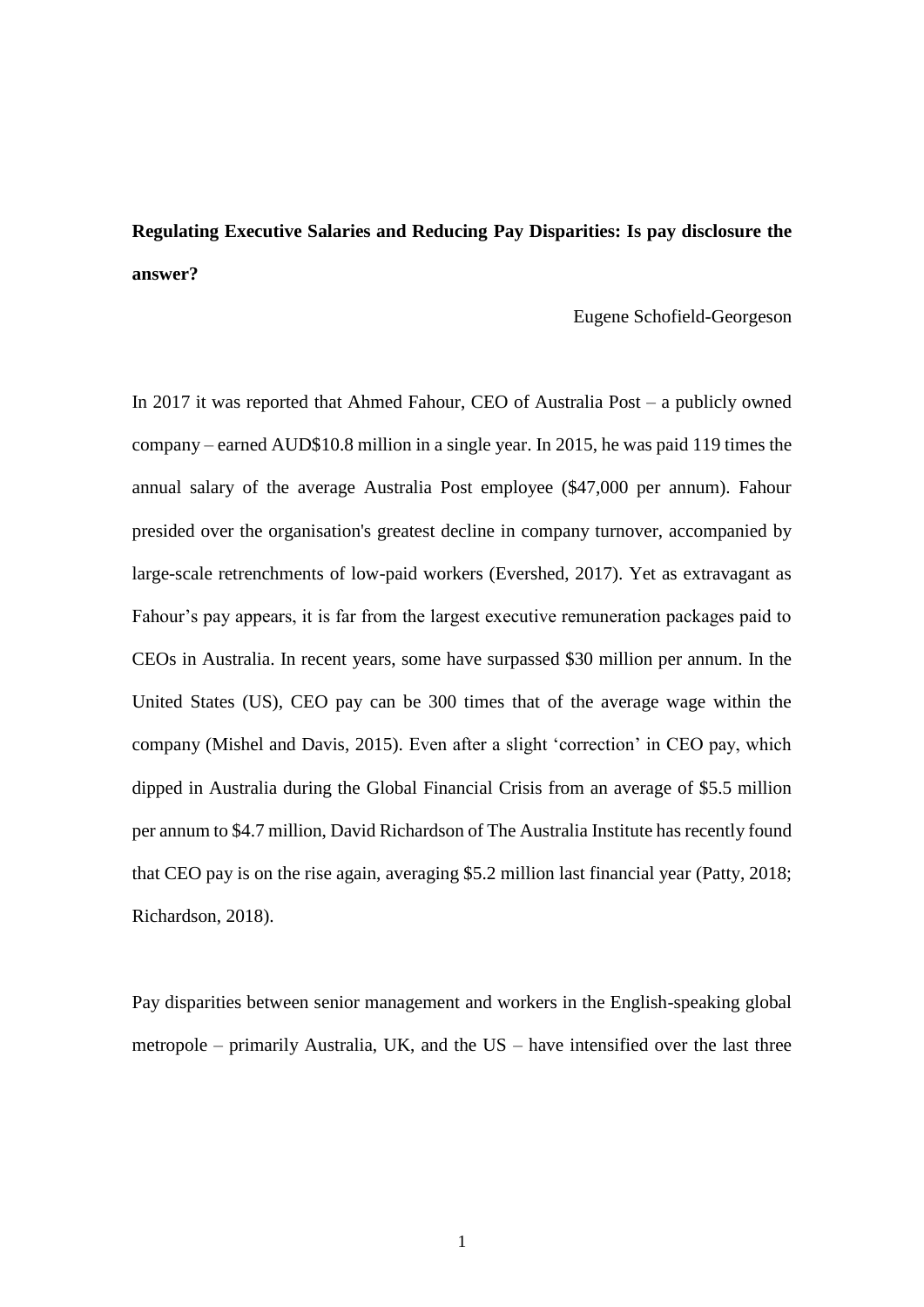decades. At the beginning of the 1980s in the US, pay ratios ran at about 20:1. Management theorists such as Peter Drucker first suggested in 1977 that any increase in a 20:1 ratio would result in 'resentment and falling morale' within companies, eroding the collective effort and trust upon which business depends (Wartzman, 2011). In the UK and Australia at that time, average pay ratios stood at a modest 15:1. Today, that figure in Australia and the UK is 183:1 (Walker, 2016), while in the US some executives earn 373 times the salary of an average rank-and-file worker (High Pay Centre [HPC], 2014; AFLCIO, 2015). Meanwhile, corporate regulation implemented since the 1980s appears to have encouraged, rather than stemmed, pay disparity and lavish executive remuneration.

Pay disclosure regulation is designed to reduce pay disparity. The most common form of pay disclosure – pay ratios – involves a comparison between the salary package of the highest paid company employee (usually the CEO) with the median salary package within the company, calculated by averaging the pay of all workers in the company, including low-paid foreign workers and executive employees (e.g. 15:1). These measurements of income disparity have recently gained popularity across the global north in the wake of the 2007 global financial crisis (GFC). In the US, former President Barack Obama invoked the language of pay ratios to illustrate pay disparity, saying that 'the typical CEO who used to earn about 30 times more than his or her worker now

2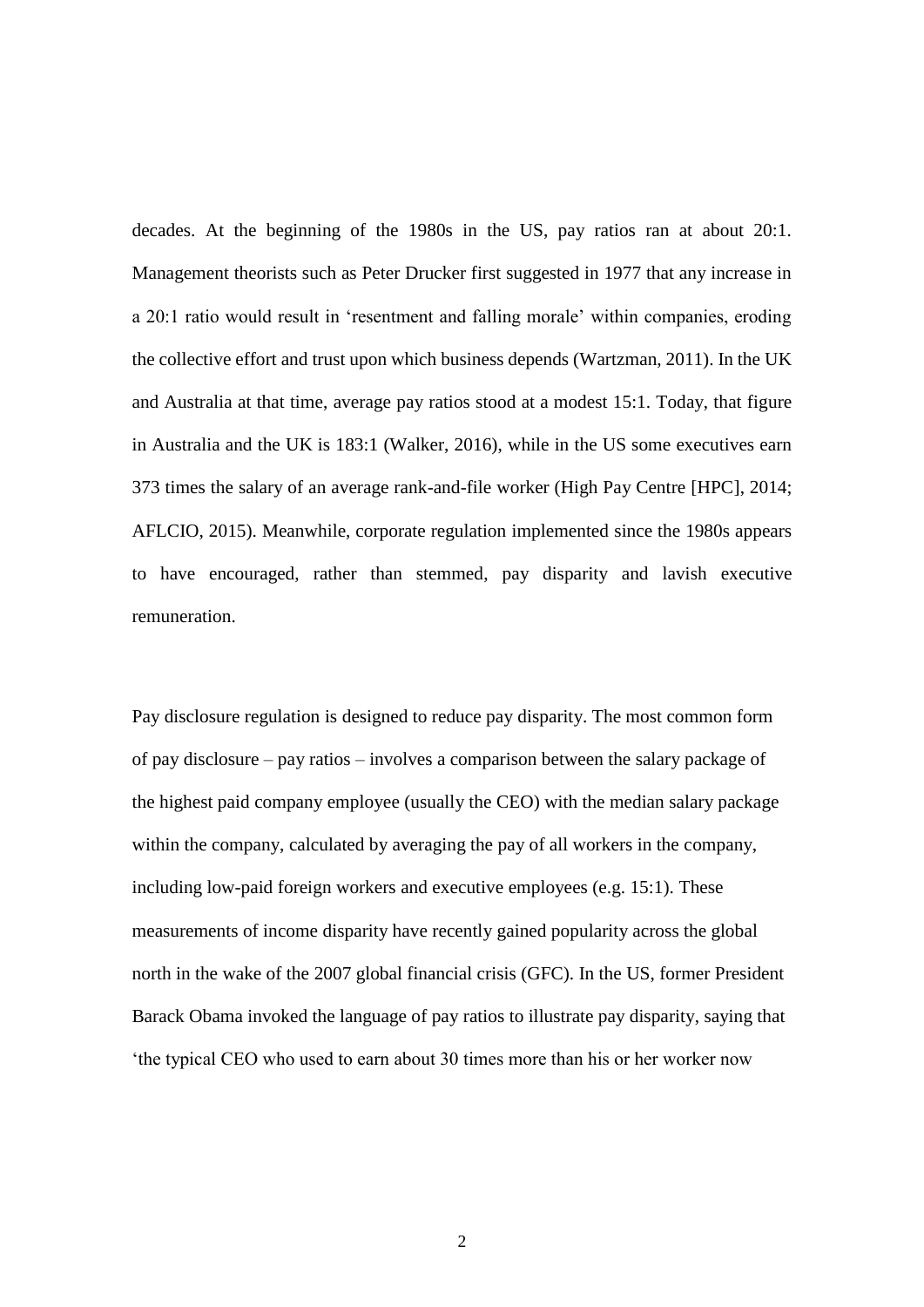earns 110 times more' (Quigg, 2011). The Obama Administration introduced mandatory disclosure of pay ratios into US corporate law in 2010. Similar regulatory mechanisms involving disclosure of executive pay were implemented in Australia in 2009, but they did not require the formulation of pay ratios. In reducing CEO pay, pay disclosure models rely on the mechanism of public 'shame' to convince shareholders to exercise voting rights within companies to block excessive executive remuneration packages. In other words, the system relies on the will of shareholders. In Australia and the US, current pay disclosure models have resulted in a modest reduction in CEO pay, fractionally narrowing pay disparity from the top down by redistributing wealth to shareholders (discussed in more detail below). These schemes have not, however, increased the real wages of workers. Accordingly, it is claimed here that pay disclosure regulation has not had any significant impact on reducing income disparity.

This argument relies on a number of key terms and distinctions clarified here before further discussion. The distinction between income and wealth, for instance, conceives of the former as a flow and the latter as a stock (of assets) (Stilwell and Jordan, 2007: 46). The distinction between CEO 'salary' and 'remuneration' is also important, given that bonus payments, equity plans, stock options and even private school fees and chauffeurs mean that CEOs receive other forms of payment, significantly exceeding their base salary, that are often standard terms of remuneration packages (HPC, 2015). This broader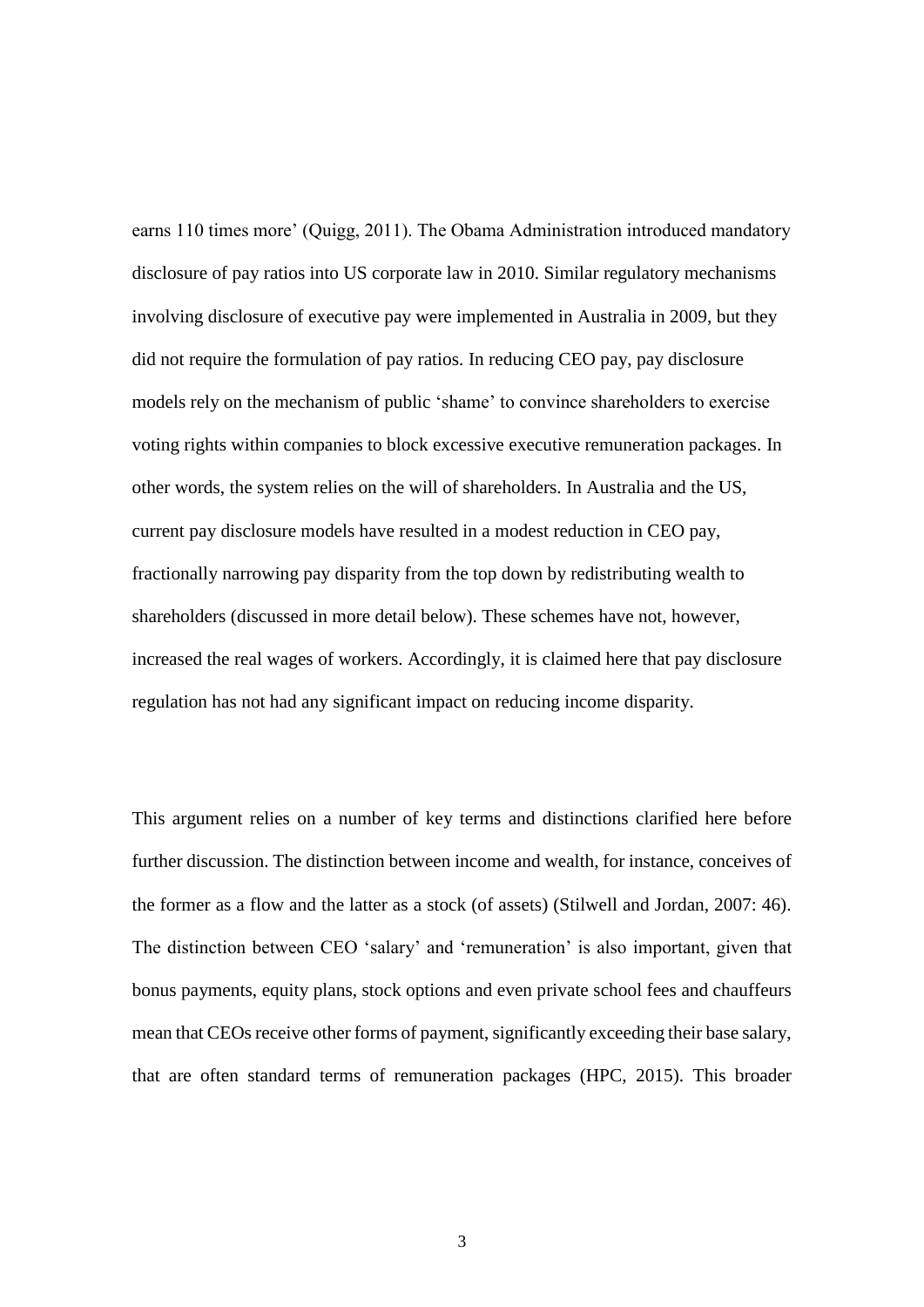understanding of pay or remuneration is adopted here. Further, this article is mostly concerned with the pay of CEOs rather than a wider stratum of senior managers, predominantly due to the limited availability of international data relating to senior managers.

This article discusses pay disclosure as a mechanism to regulate pay disparities and explores why this form of regulation has had a limited impact. In doing so, it is acknowledged that pay disclosure does provide some benefit in enhancing accountability, raising social awareness, and supplying policy makers and analysts (such as the author) with data. The article also analyses situations where pay disclosure has worked well to control pay disparity, identifying key factors involved in such an outcome. In doing so, the article locates the discussion of pay disclosure in a field of contestation between shareholder value and stakeholder approaches to corporate governance and regulation. The first of these approaches focuses on corporate governance, while the latter sees its corporate concerns more aligned with regulation. Contributors from the ranks of the former have explained pay disparity in terms of its relationship to corporate shareholder value (Grabke-Rundell and Gomez-Mejia, 2002; Fama and Jensen, 1983; Levinthal, 1988). Those from the latter – largely critical political economists – have identified and represented pay disparity as a significant mechanism in generating social inequality and the adverse impacts it creates for wide-

4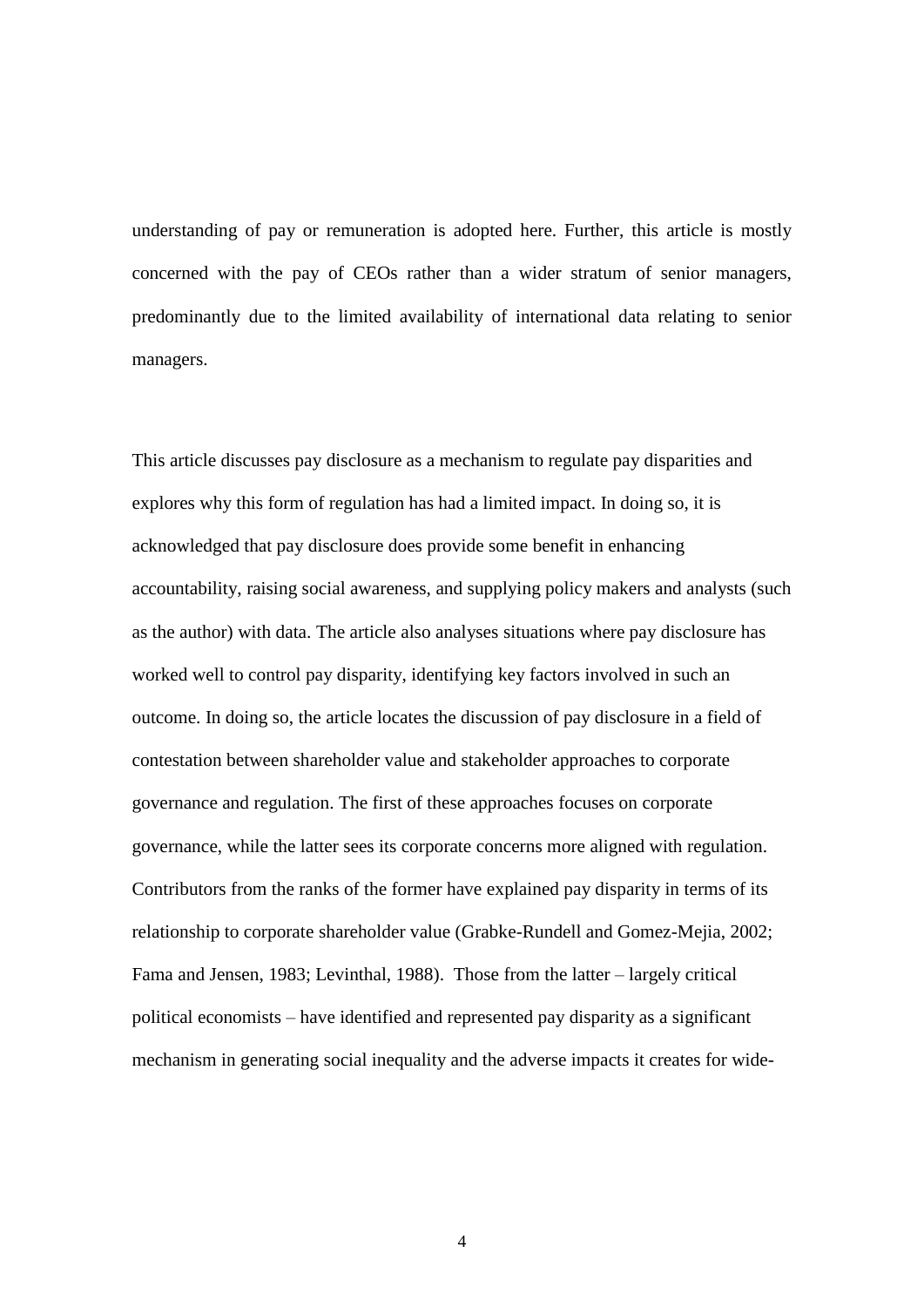ranging *social stakeholders* – workers, consumers and environmental groups (Atkinson, 2015; Piketty, 2014, Mitchell *et al*, 2005; Blanpain *et al*, 2011; Stilwell and Jordan, 2007; Shields, 2005).

Current evidence suggests that when pay disclosure is implemented for the benefit of shareholders – that is, in accordance with the dominant shareholder value model of corporate governance – it can reduce CEO pay. Some Australian shareholders appear to have recognised what a number of academic commentators have understood for many years: that CEO 'pay for performance' has only a limited value in enhancing the value of shares (Tyson and Bournois, 2005; Shields, 2005; Kenny, 2017). Further, as this article points out, this form of pay disclosure does not generate any benefit to social stakeholders such as workers, consumer and environmental groups, or the state. Under the shareholder value model, pay disclosure merely reduces the gap between the highest and average paid workers by lowering the pay of CEOs and executives and redistributing the savings to shareholders, *not* workers. Some, however, have supported pay disclosure regulation in what appears to be a false hope that it will have some material effect on wealth redistribution to stakeholders such as higher wages for workers or lower prices for consumers (see, for example, the High Pay Centre, the AFLCIO Mohan *et al* (2015), discussed below). It is hard to see how stakeholders such as workers and consumers could materially benefit from CEO pay restraint. By contrast,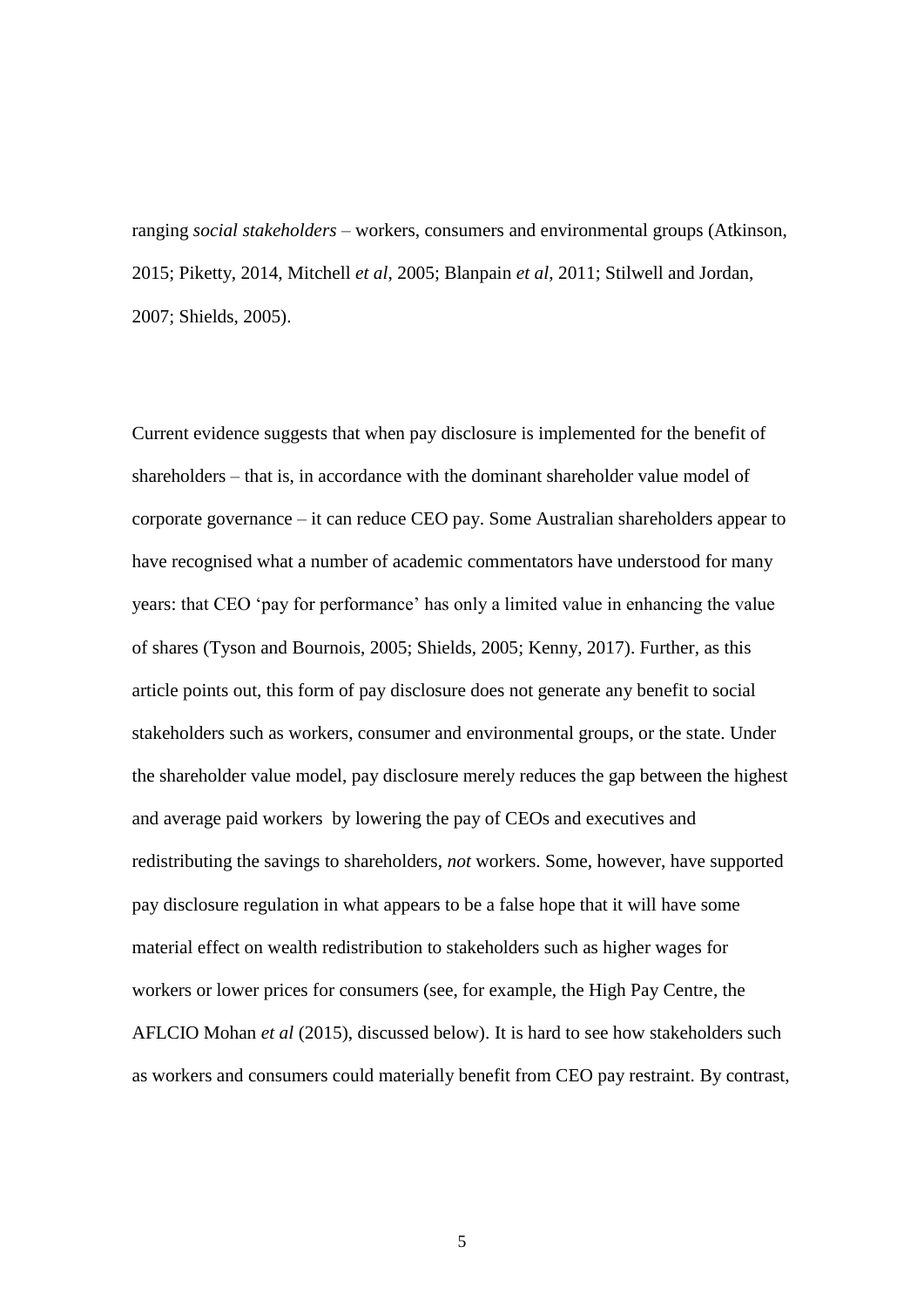stakeholder approaches to reducing pay disparity can include pay disclosure, but applied in combination with taxation or enhanced industrial rights, to redistribute executive pay to social stakeholders, including workers. Such an approach addresses pay disparity as well as the broader problem of social inequality.

There is a political context for these concerns. Inequality has risen as a major political issue in the US, the UK and Australia in the wake of the GFC. This is exemplified by the strength of the Bernie Sanders' bid for the Democratic nomination in the 2016 US Presidential election and the unexpectedly strong showing of Jeremy Corbyn as Labour Party leader in the 2017 UK general election, both of whom campaigned against inequality. In Australia, concern over growing inequality was ignited by the raft of inequitable measures proposed in the Abbott government's 2014 ('Hockey') budget, and the Australian Labor Party went close to toppling the government in the 2016 federal election in a campaign that featured previously 'unthinkable' policies to reduce the capital gains tax and limit negative gearing for property owners. The ALP subsequently announced a more explicit 'Agenda for Tackling Inequality', including reducing tax advantages for discretionary trusts and restoring the penalty rates recently reduced for low paid workers. The proposals suggested here could be considered as complementing that document.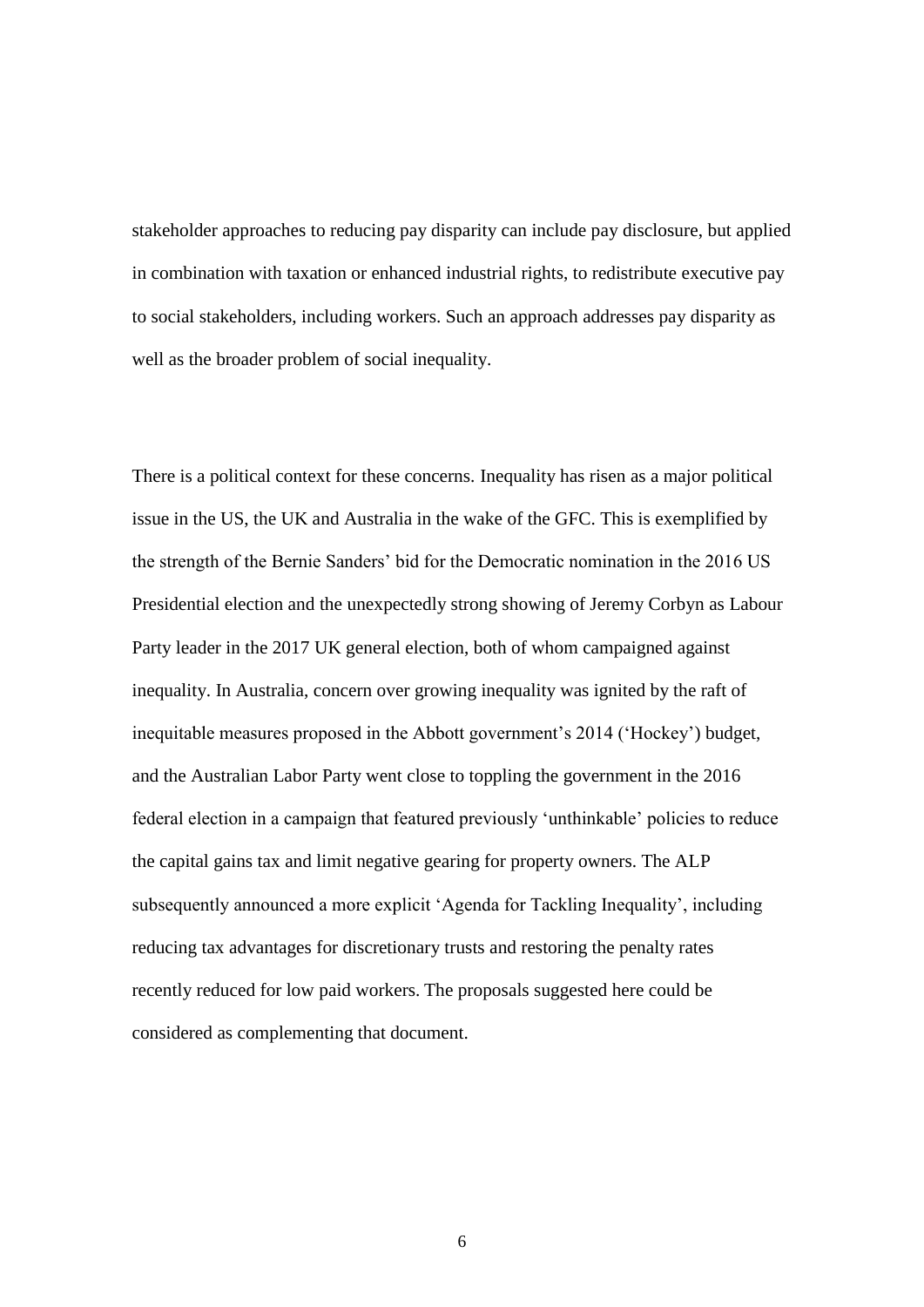This article is structured in two parts. The first part critically reviews the literature on shareholder value to set the scene for a discussion of the relationship between pay disclosure regulation and pay disparity in Australia, the US and UK. It also presents three case studies demonstrating the consequences of Australian pay disclosure regulation for both shareholders and stakeholders in Australian companies. The second part analyses social stakeholder approaches to pay disparity, before undertaking a review of policy interventions that rely on pay disclosure regulation to narrow pay disparity. Discussion of corporate and regulatory practice in both sections is framed using a political economy approach.

#### **Shareholder Value and Pay Disclosure Regulation in Australia**

Scholars of corporate governance tend to represent pay disparity as a function of 'shareholder value'. This embodies the neoliberal principle that the primary duty of corporate management is to enhance the value of the company for the benefit of shareholders (Friedman, 1970). Those who subscribe to it adhere to the 'managerial power' model of corporate governance (Bebchuck and Fried, 2004; Gumbel, 2006: 222) whereby the interests of shareholders are best served by maximising executive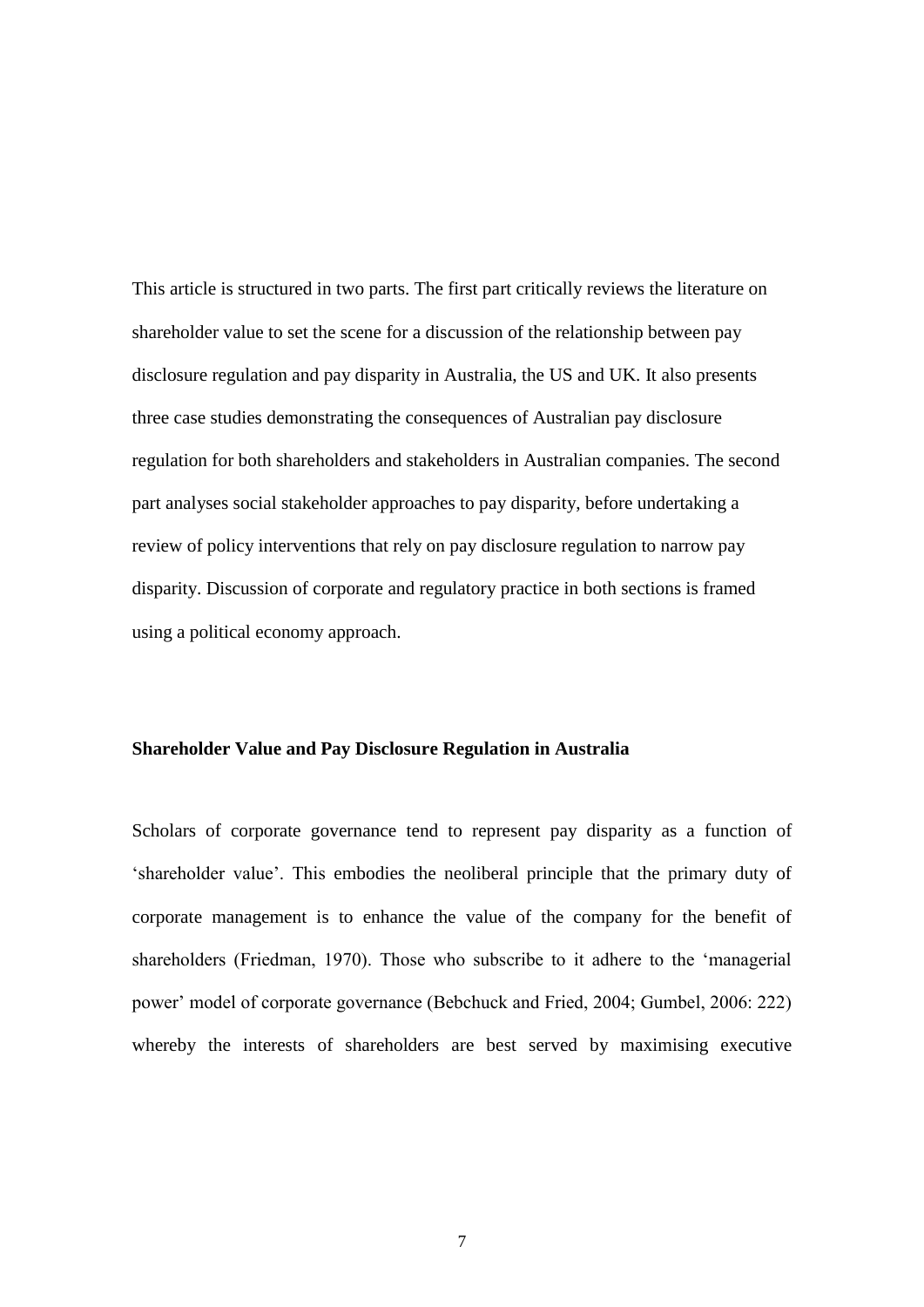remuneration through 'CEO-pay-for–performance' (Grabke-Rundell and Gomez-Mejia, 2002; Fama and Jensen, 1983; Levinthal, 1988). It is noted that the lack of evidence linking high CEO pay to increased productivity has led French economist, Thomas Piketty, to see performance pay as part of an 'apparatus of justification' within orthodox economics (2014: 330-355). There is, nevertheless, some emerging evidence suggesting that pay disclosure regulation under shareholder value models has reduced CEO pay and, by extension, pay disparity in Australia (Bugeja *et al*, 2016). As the following will explain, however, these reductions in pay disparity have been modest and have had no impact on the redistribution of wealth beyond a narrow legal and social class of shareholders.

The shareholder value model became part of the law in Australia under the Howard Liberal Government's *Corporations Act* (CA) *2001*. Under this Act, the power to select CEOs and set executive remuneration rests with company managers or boards of directors (Sheehan, 2009: 280; CA, ss. 198A, 201J, 202A, 204F). However, a range of regulatory interventions has strengthened the power of shareholders within companies while challenging executive power. The CA was implemented amidst a range of public policies geared toward the marketisation of social life, the privatisation of publicly owned companies and the encouragement of 'mum and dad shareholders'. The Act sought to 'democratise' the shareholder value model through a range of executive pay disclosure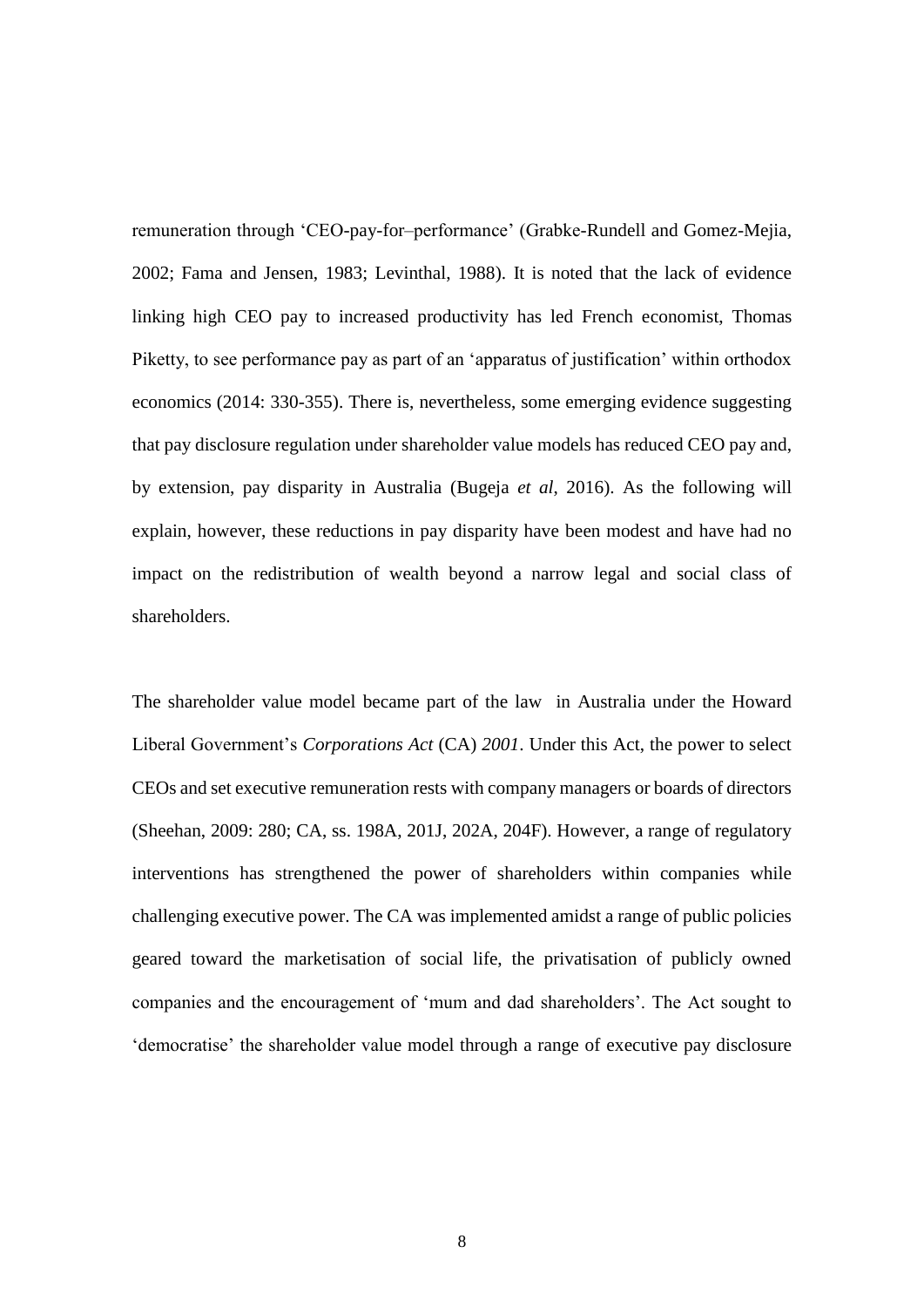mechanisms, primarily for the benefit of shareholders. Yet these measures proved somewhat limited, prompting the Rudd-Gillard Governments to pass amendments to the Act in 2009 – in particular, to tighten pay disclosure requirements to shareholders (discussed further below).

This era of pay disclosure regulation intensified in the mid-2000s following a range of corporate scandals involving large payments to departing CEOs. Amendments to the Act required listed companies to disclose the complete remuneration packages (including base salary, short-and long-term incentives and other payments and allowances) of all directors and the five most highly paid executives (CA, s. 300A; PC). This information is now required to be set out in a 'Remuneration Report' that forms part of a company's compulsory annual reporting obligations (CA, s. 300A). Remuneration disclosed by these reports is subject to a non-binding, advisory shareholder vote (CA, s. 250R). Further reform to executive pay regulation was precipitated by the GFC in 2007 and the election of a Labor Government that ordered a review into executive remuneration. The review rejected proposals to include workers in the determination of executive pay and to impose salary caps on executive remuneration, claiming that such measures would be difficult to implement in practice and could disadvantage some businesses in relation to others (Fels, 2010). The review did, however, introduce some changes to corporate regulation.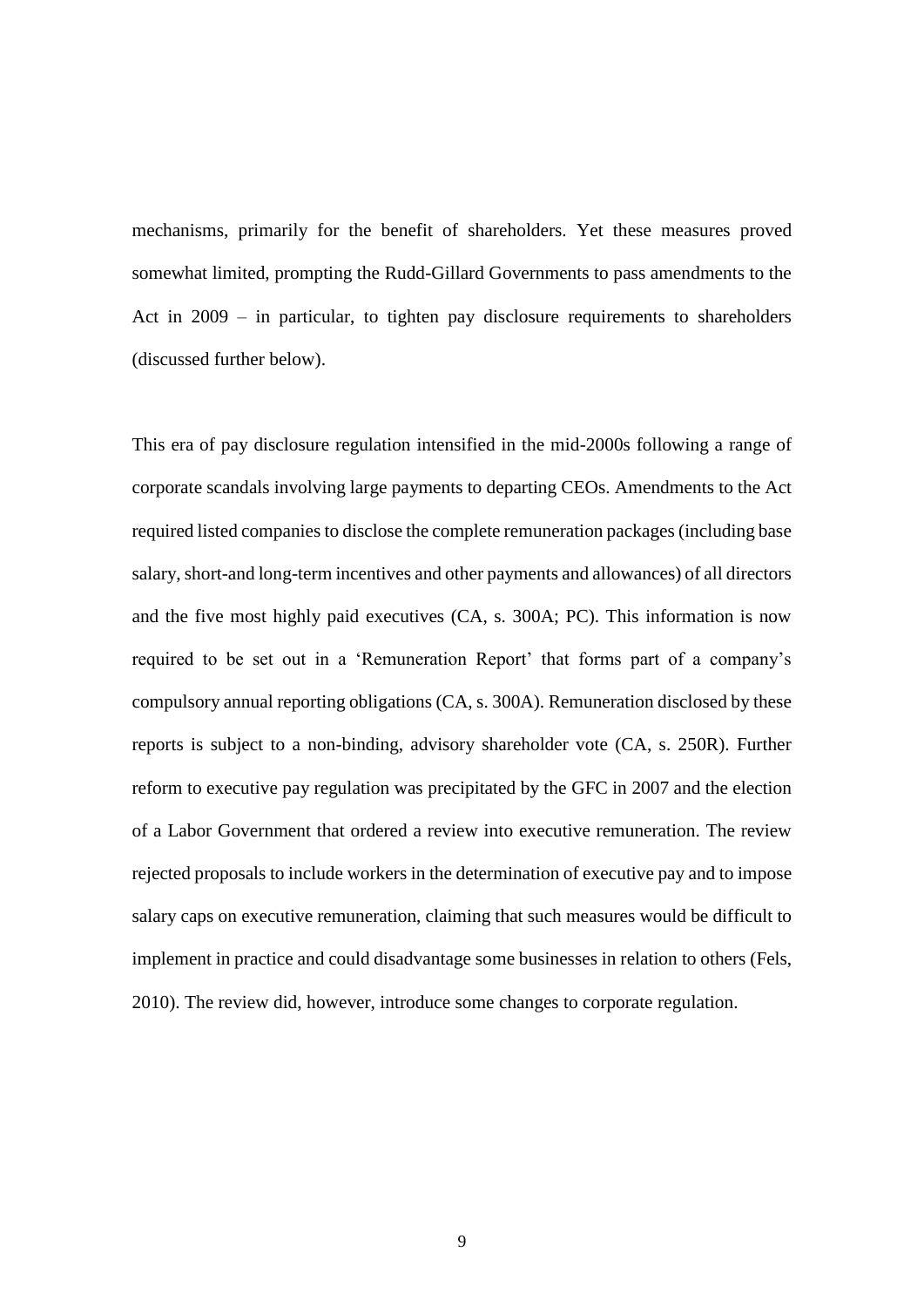Arguably the most effective in relation to reducing pay disparity was the 'two-strikes' rule, permitting shareholders to vote to reject excessive executive remuneration packages. The rule ensures that a 25 per cent vote by shareholders against executive pay packages (detailed in the remuneration report at company Annual General Meetings (AGM)) will force a board of directors to reconsider an executive pay package (CA, s. 250U): this is the first strike. Once the board has reconsidered the pay package, a second 'strike' (another 25 per cent vote) against a second proposed pay package by the board will result in dissolution of the entire board of directors with all seats vacated for re-election within 90 days (CA, ss. 250V, 250W).

A number of two-strikes-rule votes were delivered by shareholders against Australia's largest remuneration packages just months after the implementation of the rule in 2011 (Hill, 2015: 67). Since the rule's inception, around 14 per cent of Australian listed companies have reported shareholder intervention in the determination of executive pay packages at AGMs using the two strikes rule (Featherstone, 2017). In 2016, shareholders within 15 of Australia's largest companies took advantage of the protest vote laws (Durkin, 2016). A study conducted by the Centre for International Finance and Regulation demonstrated that, after a first strike, CEO pay fell by 20 per cent in the following year, while, after a second strike, it fell by as much as 32 per cent (Bugeja *et al*, 2016). In so doing, these laws reduced pay disparity by redistributing company profits to shareholders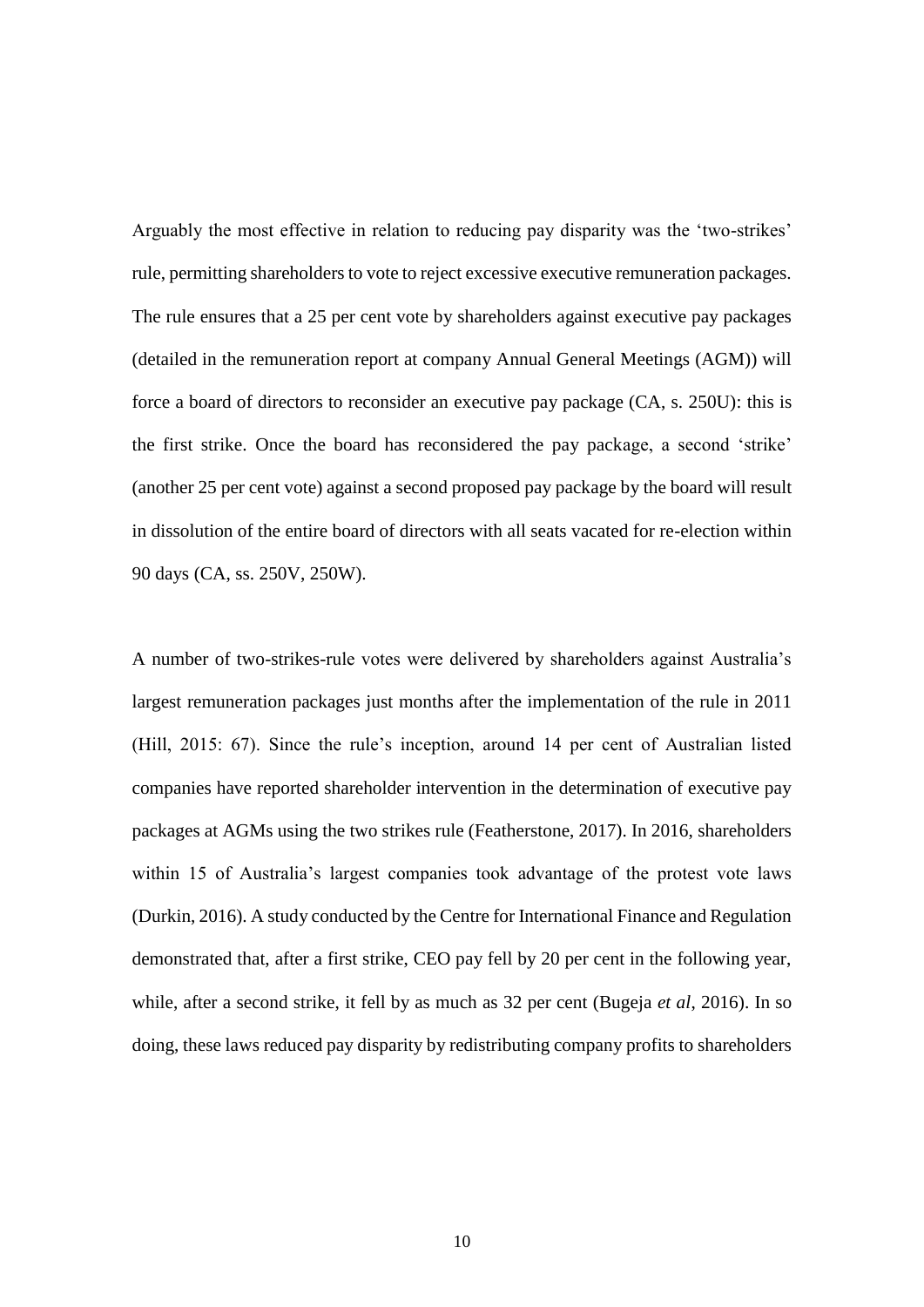(ASX, 2017). Notably, however, this *internal* corporate wealth redistribution has remained precisely that. There has been no discernible 'trickle-down' increase in income or wealth beyond the corporate sphere (discussed below by reference to widening gaps in social inequality). The following three short case studies demonstrate this pattern.

#### *Case Study 1*

In 2011, a first strike was delivered against the remuneration packages at Crown Resorts. The board reacted by cutting CEO pay from \$7.7 million p.a. to \$6.9 million per annum in the following year (Remuneration Report, 2012: 72; Kitney, 2012). After the vote, earnings per share (as distinct from share-price) more than doubled between 2011 and 2014, to over 90 cents per share and large dividends were issued to the company's largest shareholders (Annual Report, 2014: 13), including a payment of \$387 million to James Packer, who will be paid an estimated \$1.1 billion over the next three years (Ward, 2017). Packer is also a non-executive director of the company. But these shareholder gains have had only a marginal impact on stakeholders. Since 2011, the casino employee union, United Voice, has managed to negotiate a small 3.75 per cent pay rise for workers (United Voice, 2017); but in 2017, the casino company decided to sack its poker machine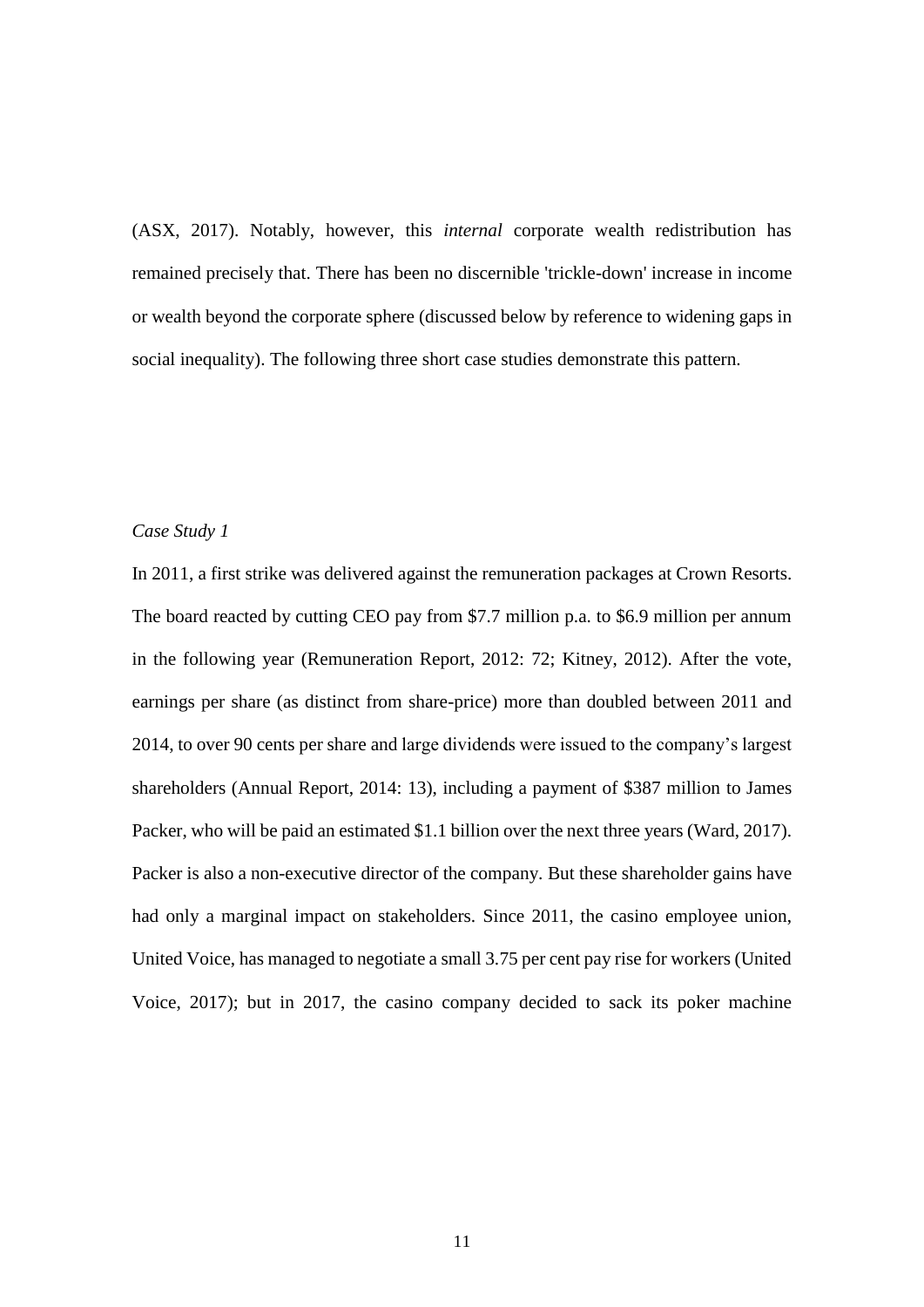technicians, replacing them with contractors who are paid half of what they currently earn - \$76,000 per annum (Hannan, 2017).

#### *Case Study 2*

Wesfarmers was struck by two separate shareholder votes against executive pay in 2009 and 2011 respectively (Mayne, 2011). Accordingly, the board agreed to reduce CEO pay by \$4 million p.a. (Kenny, 2017). The responsiveness of the board to these shareholder strikes has coincided with a 20 per cent increase in the annual price paid per share over the last five years (Annual Report, 2017). Stakeholders did not share the windfall and in 2015, Coles, a major subsidiary of Wesfarmers, underpaid 77,000 part-time and casual workers below award wages by \$70 million (Schneiders *et al*, 2016), disadvantaging some low-paid workers by as much as \$3,500 per annum each (Toscano and Schneiders, 2016). Coles continues to resist efforts by the relevant union – the Shop Distributive  $\&$ Allied Employees Association (SDA) – to increase pay for its lowest-paid workers.

#### *Case Study 3*

Bluescope Steel suffered a vote against executive pay in 2011 when the company lost \$1 billion and the share price fell from \$11 to 70c. The following year, executives responded by agreeing to a salary freeze and a 67 per cent cut in bonuses (Tan, 2012). Since then, the share price has steadily increased from earnings per share of 57.50 cents in 2011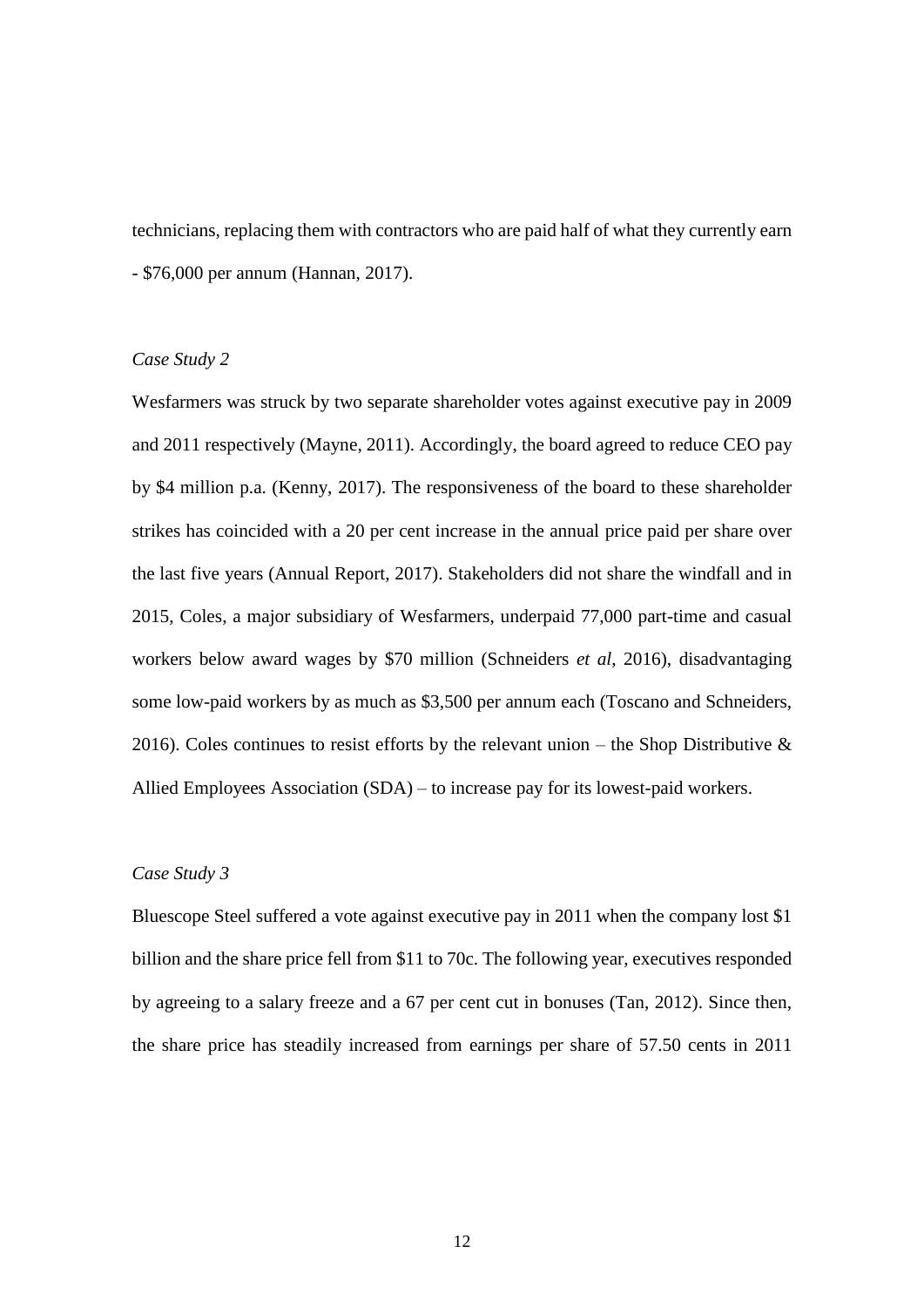(Annual Financial Report, 2010/2011: 2) more than doubling to \$1.25 in June 2017, (Directors' Report 2017: 14), while share prices reached \$13.70 in July 2017. These shareholder gains followed the pattern identified above, with profits bypassing stakeholders other than shareholders. Workers continued to fare badly: 1000 jobs were axed in 2011, and in 2015 steelworkers agreed to the loss of a further 500 jobs and wage freezes to prevent the closure of the Port Kembla Steelworks (Loussikian, 2015).

These case studies provide evidence of the efficacy of pay disclosure regulation in narrowing pay disparity between stakeholders and executives, as well as the relationship between CEO pay and shareholders. They show that when company boards are responsive to pay disclosure regulation and act to reduce excessive executive pay, shareholders tend to see greater returns. Conversely, these observations also suggest that such returns are not passed onto stakeholders other than shareholders and sometimes come at their expense. While these trends in shareholder gains and other stakeholder losses are unlikely to be exclusively linked to two-strikes votes, findings from a wider study on the relationship between CEO pay and shareholders supports the link presented here (Bugeja, *et al*, 2016). It is noted that this study did not consider the interests of stakeholders.

#### **Shareholder Value and Pay Disclosure Regulation in the US and Britain**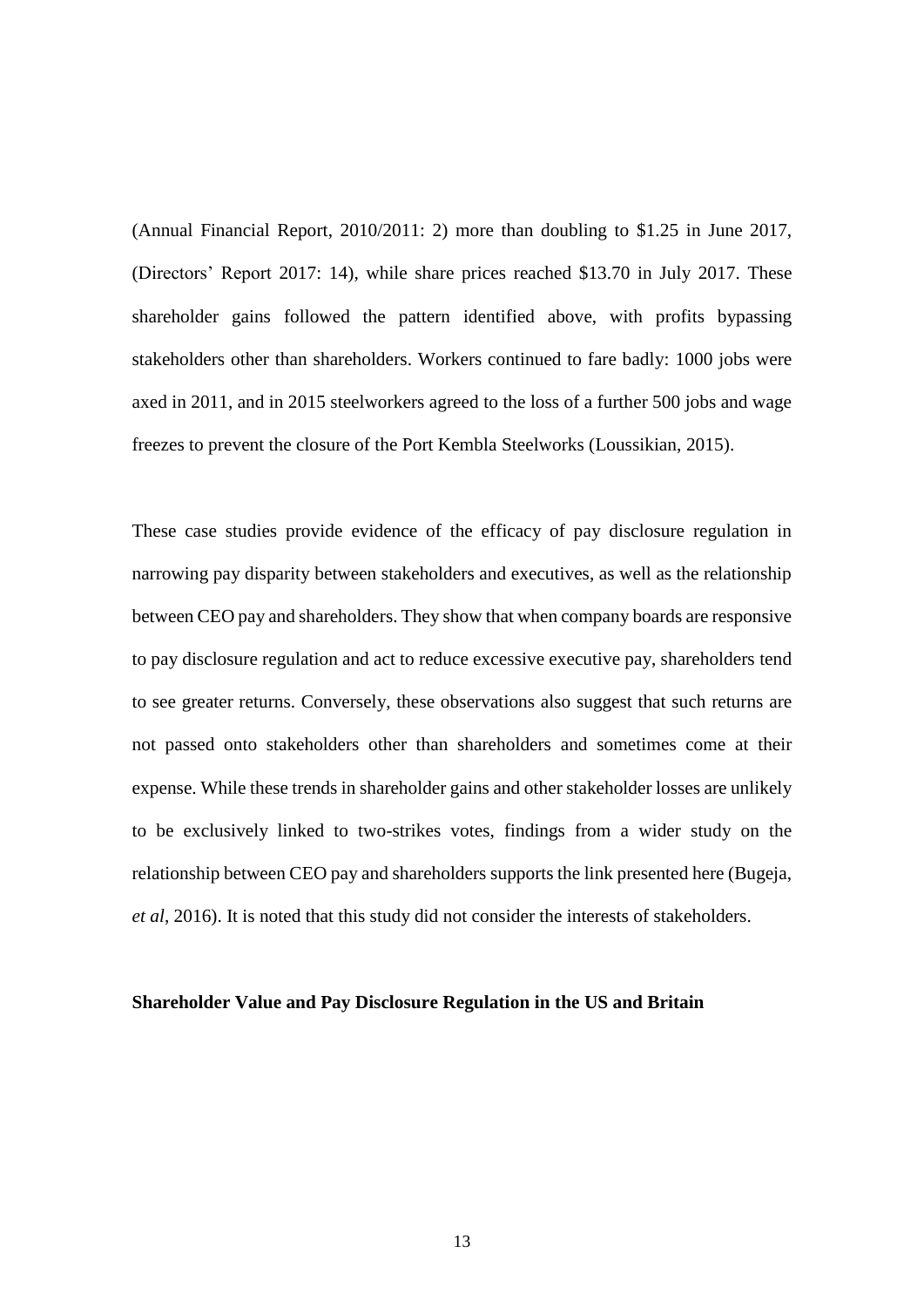Shareholder value models have dominated corporate governance and regulation in the United States and Britain since the aftermath of the Great Depression, when shareholders were first given the capacity to vote on certain decisions proposed by company boards of directors at company meetings. Since the emergence of 'pay-for-performance' ideology, predominantly in the US in the 1980s, however, shareholders have failed to act to alleviate large scale and rapid growth in executive remuneration (Zylberstajn, 2011). This sustained trend has seen pay disclosure strategies to regulate CEO pay, such as pay ratios, gain popularity. As discussed, the US has recently implemented pay ratio disclosure, while British measures to introduce mandatory reporting of pay ratios are gaining momentum. Within these respective national regulatory contexts, pay disclosure strategies are designed to enhance shareholder power and 'value'.

Following the GFC, the US Government imposed a new regulatory framework on corporate America through the *Dodd-Frank Wall Street Reform and Consumer Protection Act 2010* (or '*Dodd-Frank Act*' (Pub.L. 111-203, H.R. 4173))*.* Many of the regulations imposed by the Act would have been unthinkable in the pre-crisis era. Accomplished through the bipartisan draftsmanship of Republican Senator Barney Frank and Democrat Senator Chris Dodd, the Act aims to achieve 'financial stability' through greater corporate regulation. As well as benefiting the market, the Act was designed with workers and consumers in mind, with the peak US union body circulating a petition to have CEO-to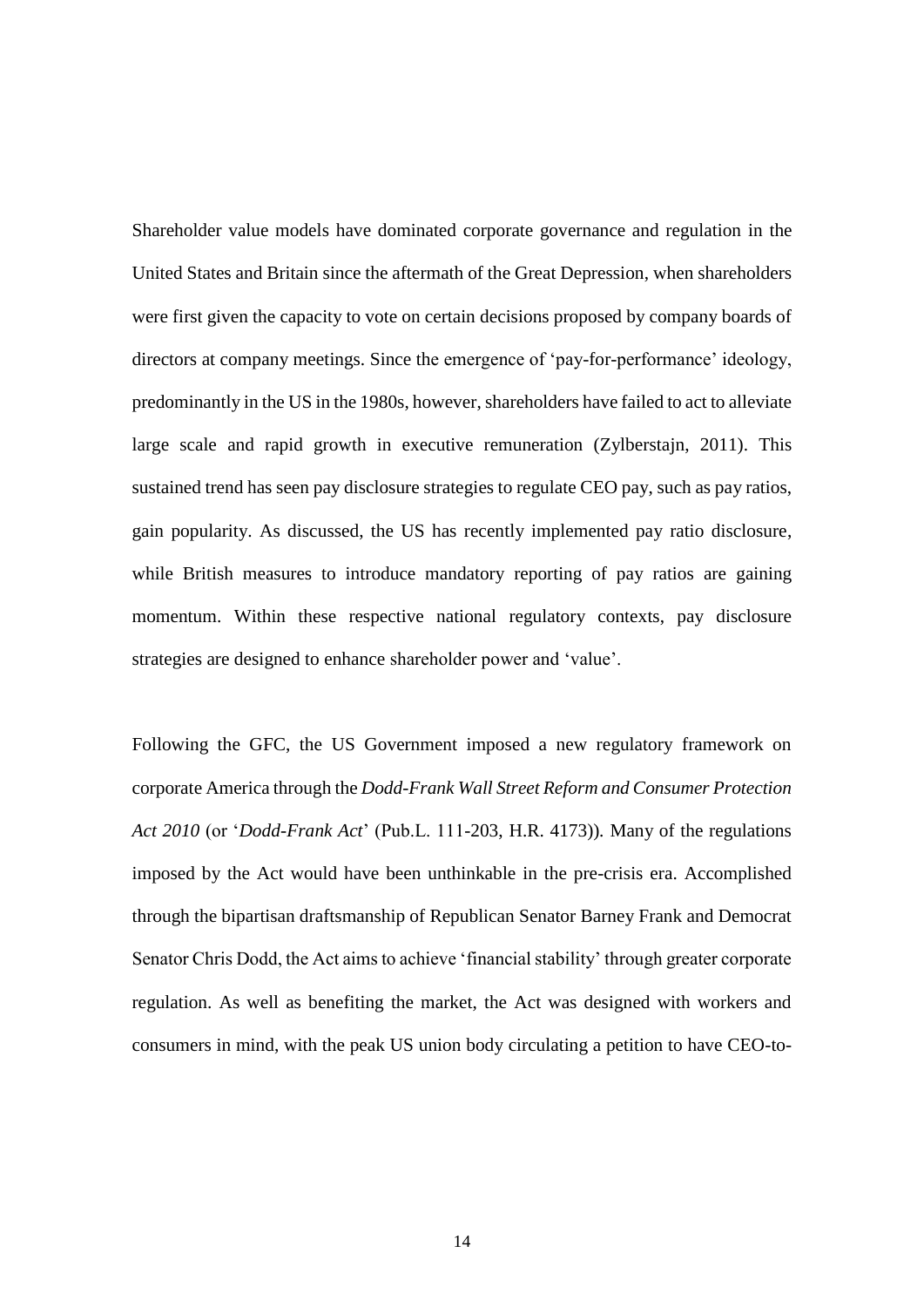worker pay ratios written into law (AFL-CIO, 2012). Together with a range of other disclosure mechanisms requiring CEOs to justify their pay by reference to firm performance (like the Australian reforms discussed above), the Dodd-Frank Act requires companies to disclose CEO-to-worker pay ratios as well as the frequently substantial inequalities between them. To this extent, the Act has been acclaimed by both labour unions and then President Obama as a win for the labour movement and social equality more generally (Quigg, 2011; Milligan, 2015). Accordingly, the new law might disclose wider social inequalities associated with the gender pay-gap which, at the time the law was passed in the US, saw women in full-time employment earning 77 cents for every dollar earned by men (De Navas-Walt, Proctor and Smith, 2011: 5, 12). The Act takes the progressive step of requiring that the pay of casual and part-time employees, as well as companies' 'offshore' workers, is calculated when determining the average pay of employees on one side of the pay ratio (USSEC, 2015).

Nevertheless, US pay ratio laws remain entrenched within the shareholder value model of corporate governance. American finance commentator, Michael Hiltzik, suggests that these laws merely enhance disclosure of CEO pay and encourage greater self-regulation. In doing so, they 'further chisel the myth of shareholder value in the rules of corporate behaviour'. Without a public enforcement mechanism, the US experience of pay ratios suggests that disclosure alone is not enough to both decrease and redistribute CEO pay to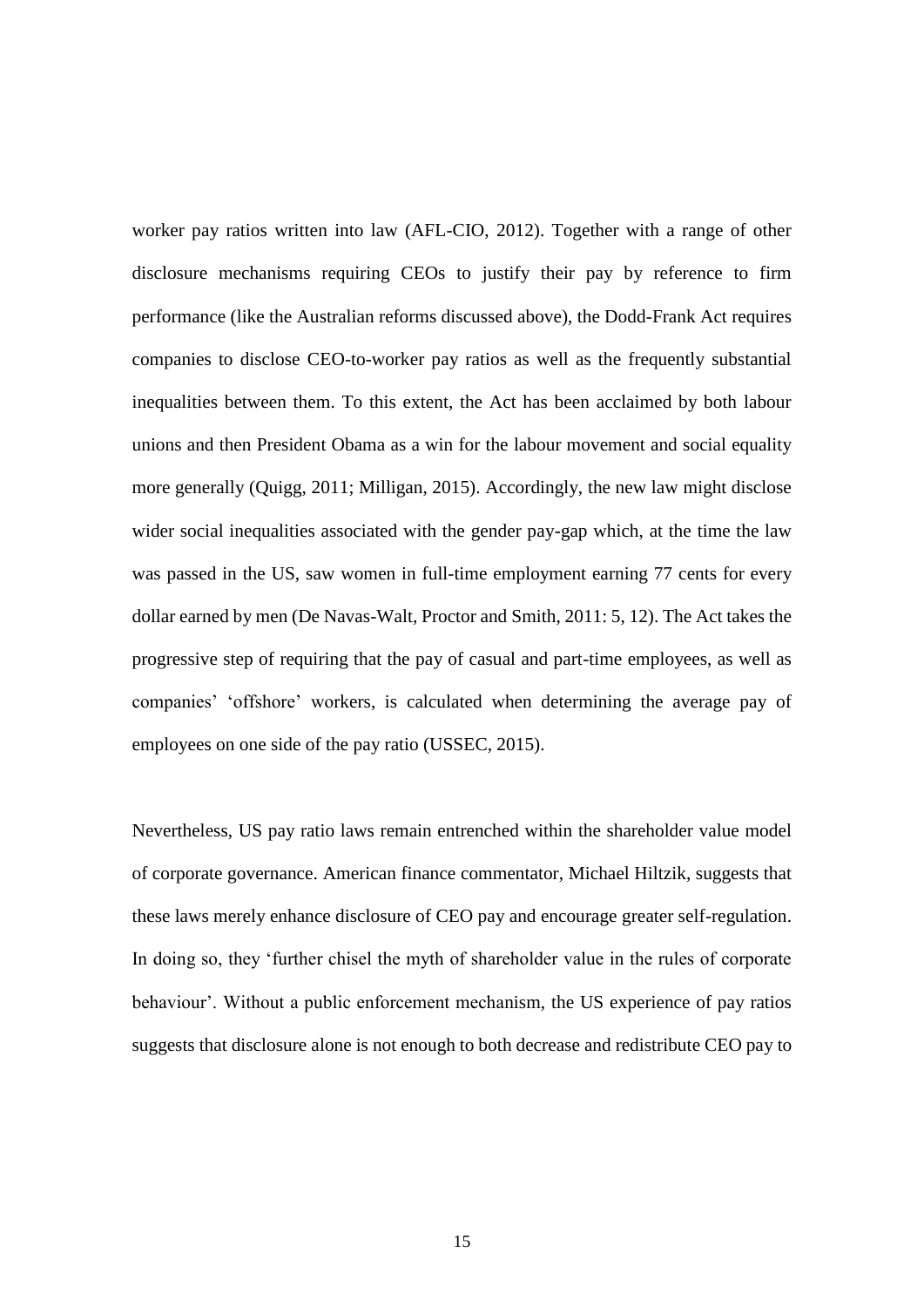stakeholders. Hiltzik points to elements of the Act's shareholder value framework and the performance-for-pay rule as leading to an increase in 'predatory pricing, skimping on product quality, mistreatment of suppliers, and the manipulation of local communities to extract tax breaks and subsidies for factory locations', all of which 'reflect the drive to upstream all corporate returns to the shareholders' (Hiltzik, 2015).

The US study of Mohan *et al* (2015), perhaps misleadingly entitled, 'Paying Up for Fair Pay', has documented the effect of pay ratios on consumer behaviour. It shows that disclosure of pay ratios in relation to US products does in fact change patterns of consumption by empowering consumers with knowledge to make 'ethical' consumer decisions (Mohan, *et al*, 2015). In this way, the study concludes that pay ratios might be seen as a competitive market mechanism to drive down CEO pay from the supermarket aisle up. Even so, there is no evidence that such 'ethical consumerism' leads to any discernible material advantage or benefit being passed onto consumers or workers. It is conceded that evidence linking falling CEO pay to median pay increases or consumer savings is difficult to gauge. Nevertheless, the case studies of pay disclosure regulation and the intensification of worker-stakeholder exploitation, discussed above in respect to Australia, provide a compelling insight into the division between pay disclosure regulation and material improvements for stakeholders.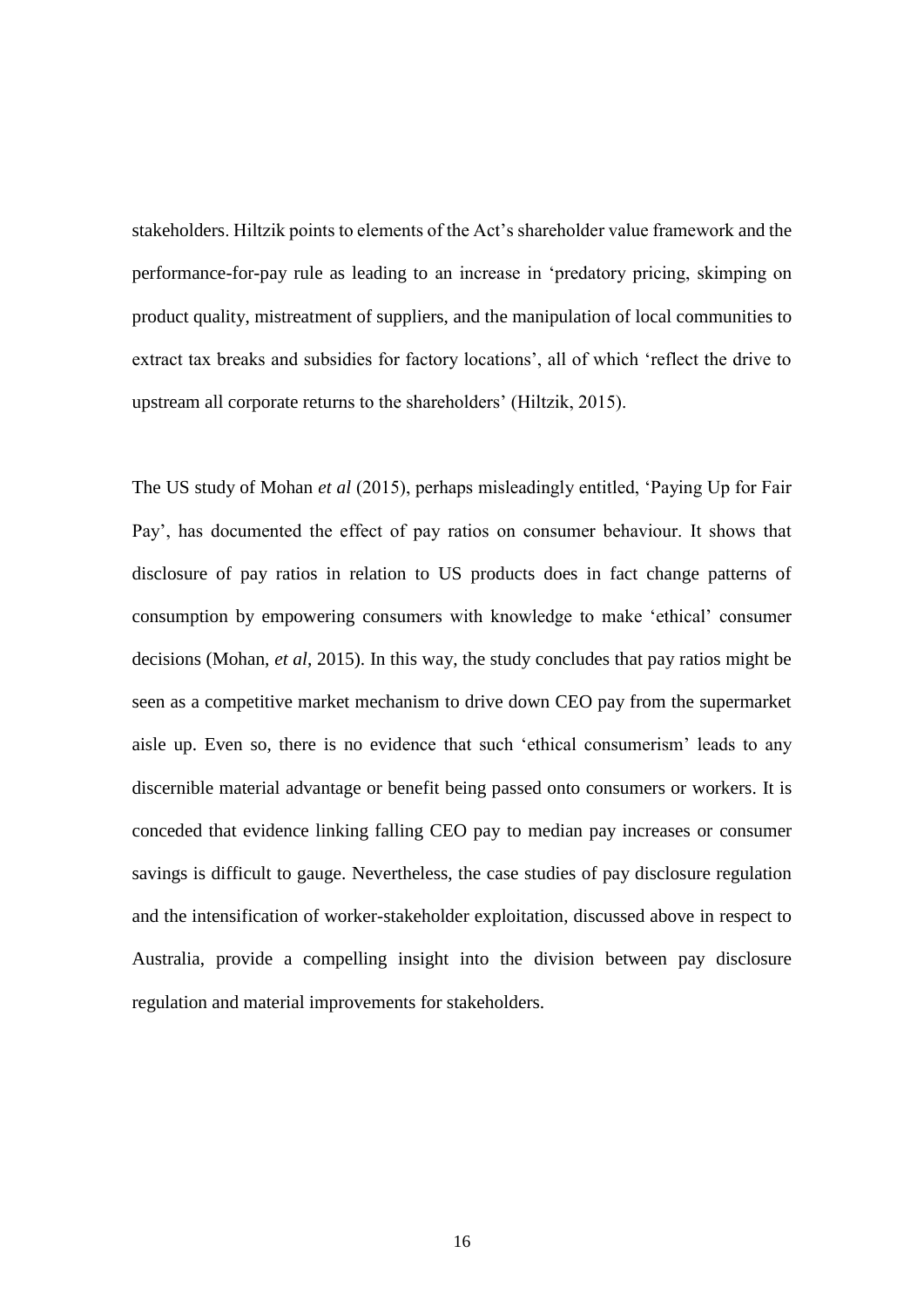Other critiques point to the fact that these laws fail to adequately define executive remuneration, omitting certain types of equity-based performance pay that accrues over time. Executive pay-watch expert Rosanna Landis Weaver suggests that these forms of payment mean that 'if an executive has just received a massive options grant, he might look underpaid this year, but overpaid in 10 years when he cashes it in' (Weaver, quoted in Anderson, 2016).

The British High Pay Centre (HPC, 2015) claims to have addressed some of these failings of the US pay ratio system in proposals for a pay ratio regime in Britain. The calculation of pay ratios under the British model, for instance, is more comprehensive than under the existing US model and involves two salient points. First, the employee side of the ratio must reflect the average pay of all workers within the company (including overseas workers and those reclassified as 'independent contractors'). Such a method is used by British retail firm John Lewis, which deploys the term, 'non-management partners' to describe workers and others whose pay is accounted for on one side of the ratio (HPC, 2015:24). Second, CEO pay on the other side of the ratio must include their total remuneration, not merely single figure or realised pay, as in the case of the US Dodd-Frank Act (HPC, 2015). As mentioned above, such a figure accounts for future bonuses and a lengthy list of non-taxable benefits, ranging from the provision of free chauffeurs to private school fees.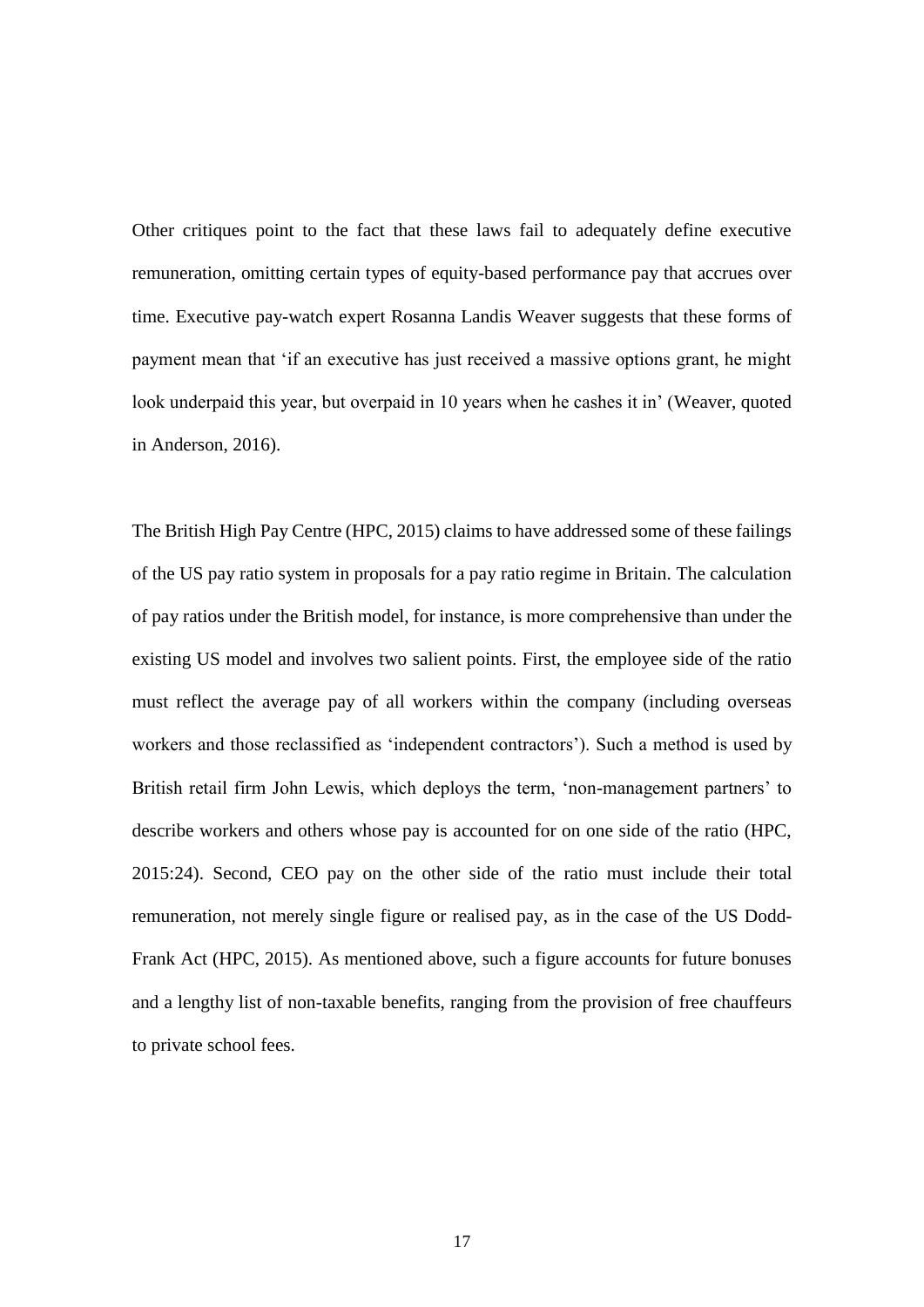Like corporate regulation in the US, the *Companies Act 2006 (UK)* adopts a strong 'shareholder value' approach, affording shareholders a range of decision-making power about the governance of the company and the removal of directors. Interestingly, however, in its most recent report, the HPC states that the objective of amending the *Companies Act* to include pay ratios is not necessarily to enhance shareholder value or rights within the company (HPC, 2015: 49). According to the HPC, the objectives of pay ratios are to provide an accountable framework for the calculation of executive pay by: (i) holding executives to account to shareholders and stakeholders alike for 'rent-seeking' behaviour and differential treatment; (ii) altering existing market-based formulations in which companies simply compare the pay package of their CEO to those of CEOs in similar positions (resulting in a zero-sum game which, over time, has ratcheted-up CEO pay and increased managerial power); (iii) calculating CEO pay, not on the basis of market equivalencies, but for value to the organisation; (iv) comparing the work of CEOs with other stakeholders within the company; (v) measuring pay in terms of creativity, competence, responsibility and their ability to add value to the company. These discursive or 'behind the scenes' aspects of pay ratios, say the HPC, mean that pay ratios value the work of all company employees, not simply senior managers, improving fairness in the way that CEO pay is calculated.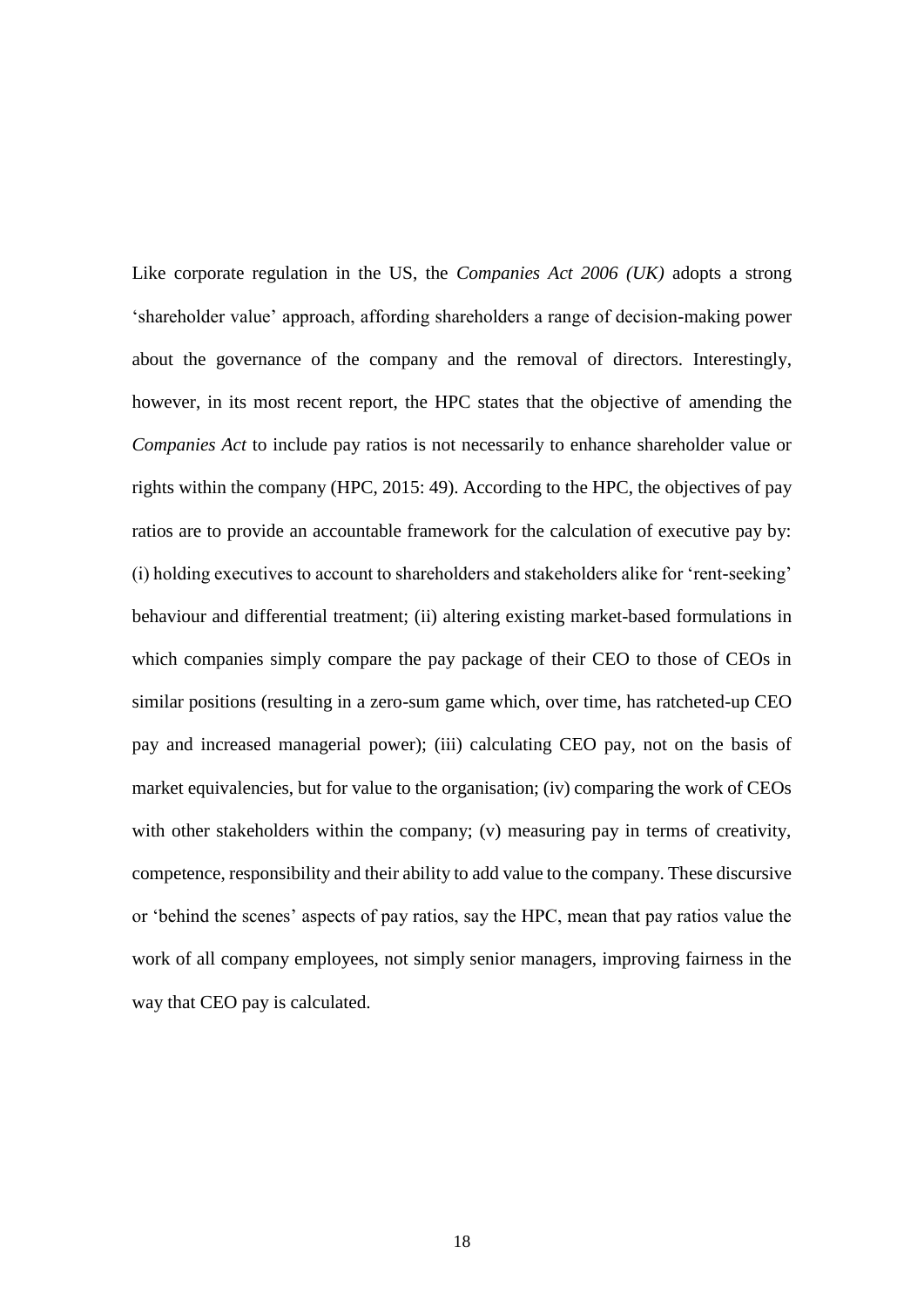These measures may result in a small reduction to CEO pay and a redistribution of company resources to shareholders, as in the case of Australian pay disclosure regulation. But, like the Australian and US regulatory context, these proposed British laws do not appear to actually effect a redistribution of company resources to stakeholders (and in fact contradict pay disclosure models recommended by a 2014 HPC report, discussed below). The HPC's latest claims in respect to redistribution of company resources are speculative, to say the least, suggesting that 'money distributed to executives … could of course (be) retained for investment, for example in technological advances…(or) training', leading to enhanced 'productivity'. The HPC nevertheless concedes that, 'in most cases … this is not so' (HPC, 2015: 38). That is, the HPC now concedes that pay disclosure will probably not redistribute executive pay to stakeholders. Such a concession appears to acknowledge the limited capacity of pay disclosure regulation to narrow pay disparity.

Another problem with the UK pay ratio proposal is that it lacks a clear mechanism of enforcement, even to merely enhance shareholder value. British researchers have argued that pay ratios operate through powerful social motivators such as shame, embarrassment and humiliation, arising from relationships between CEOs, shareholders and stakeholders (HPC, 2015) and that, rather than relying on a vote of shareholders, executives will be shamed into rescinding some of their earnings. As evidence of the embarrassment that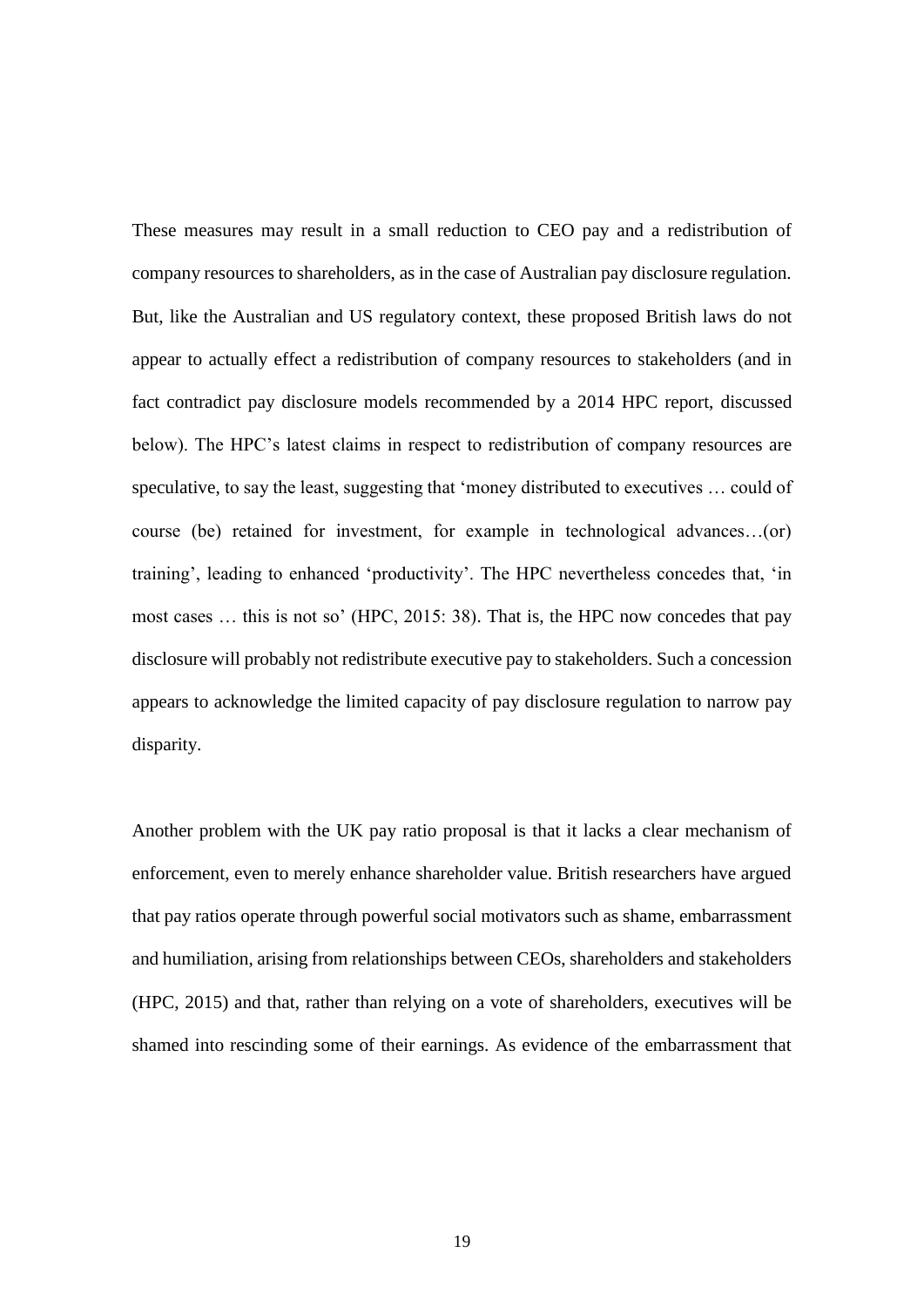surrounds high pay, the HPC points to the reluctance of the business lobby to share remuneration details of their wealthiest executives (HPC, 2015: 46-47). However, as some trade unionists have argued, even if executives are required by law to disclose their earnings in the form of a pay ratio, 'how do you shame people who are shameless?' (cited in Moore, 2017). Indeed, the brief experience of mandatory pay ratio disclosure in the US shows that pay ratios alone have led to little change in executive remuneration practice. In Australia, where pay disclosure within the largest companies has been required by law for at least five years, CEOs have not been stirred by shame to sacrifice their pay. Rather, where pay disclosure has worked to reduce CEO pay, it has done so in coordination with other regulation (discussed below) or strong binding votes by shareholders to reduce CEO pay and redistribute the proceeds among themselves.

Accordingly, the British proposals do not overcome the problems inherent within the US and Australian models, derived from a shareholder value regulatory framework. In this sense, pay disclosure regulation does not take a 'stick' to pay disparity: rather it appears to wave a magic wand. It merely *suggests* redistribution to stakeholders rather than actually requiring it.

**The social stakeholder approach to pay disparity: concentration of wealth, globalisation and wage stagnation**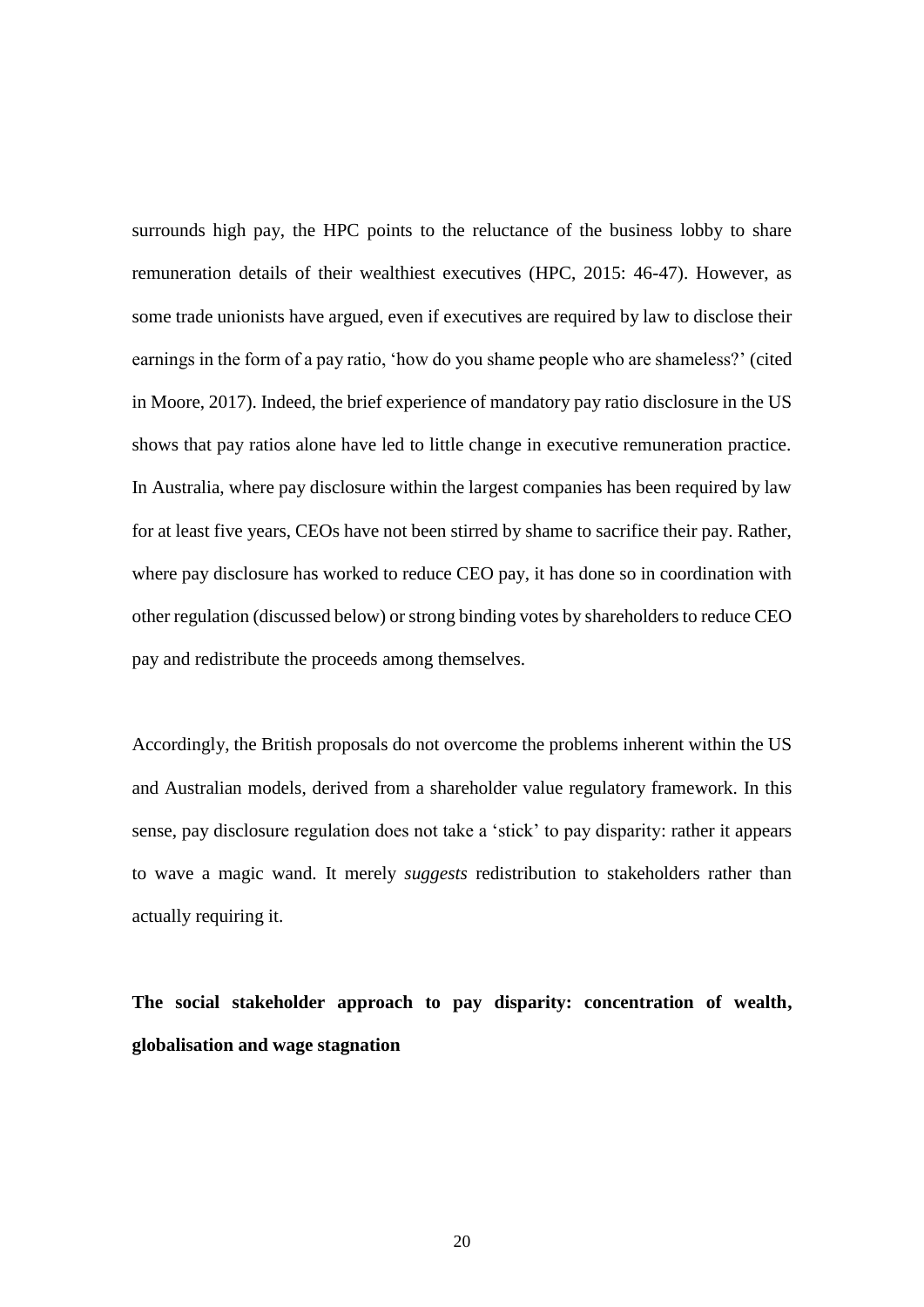Shareholder value approaches to pay disparity have been challenged primarily by social stakeholder theorists from within the fields of corporate law, industrial relations and business management. Beginning with Lord William Wedderburn in the early 1980s, their solutions to pay disparity have been less concerned with corporate governance than with the redistribution of power and material resources from the owners and managers of capital (CEOs and shareholders) to other 'stakeholders' such as workers and their unions as well as and consumer and environmental groups (see, for instance, Mitchell *et al*. 2005 and Blanpain *et al*. 2011). This group have been joined in their opposition to shareholder value models by political economists, who have contested the political legitimacy of corporate governance and understood pay disparity as an issue of social inequality and inequity. Their heterodox approaches, such as those taken by Thomas Piketty (2014), Anthony Atkinson (2015) and, in an Australian context, Stilwell and Jordan (2007), have explained pay inequality as being entrenched within the prevailing form of neoliberal globalisation and the dynamics of capital. At the heart of this reinvigorated stakeholder perspective is an emphasis on the dispersion of wealth, rather than income, and the role it plays in enduring and intractable social relations of inequality, including corporate pay disparity. Piketty, for example, suggests that the extent of pay disparities between executive management and most paid workers may be understood as a telling indicator of a global historical dynamic in which 1 per cent of the world's population own 50 per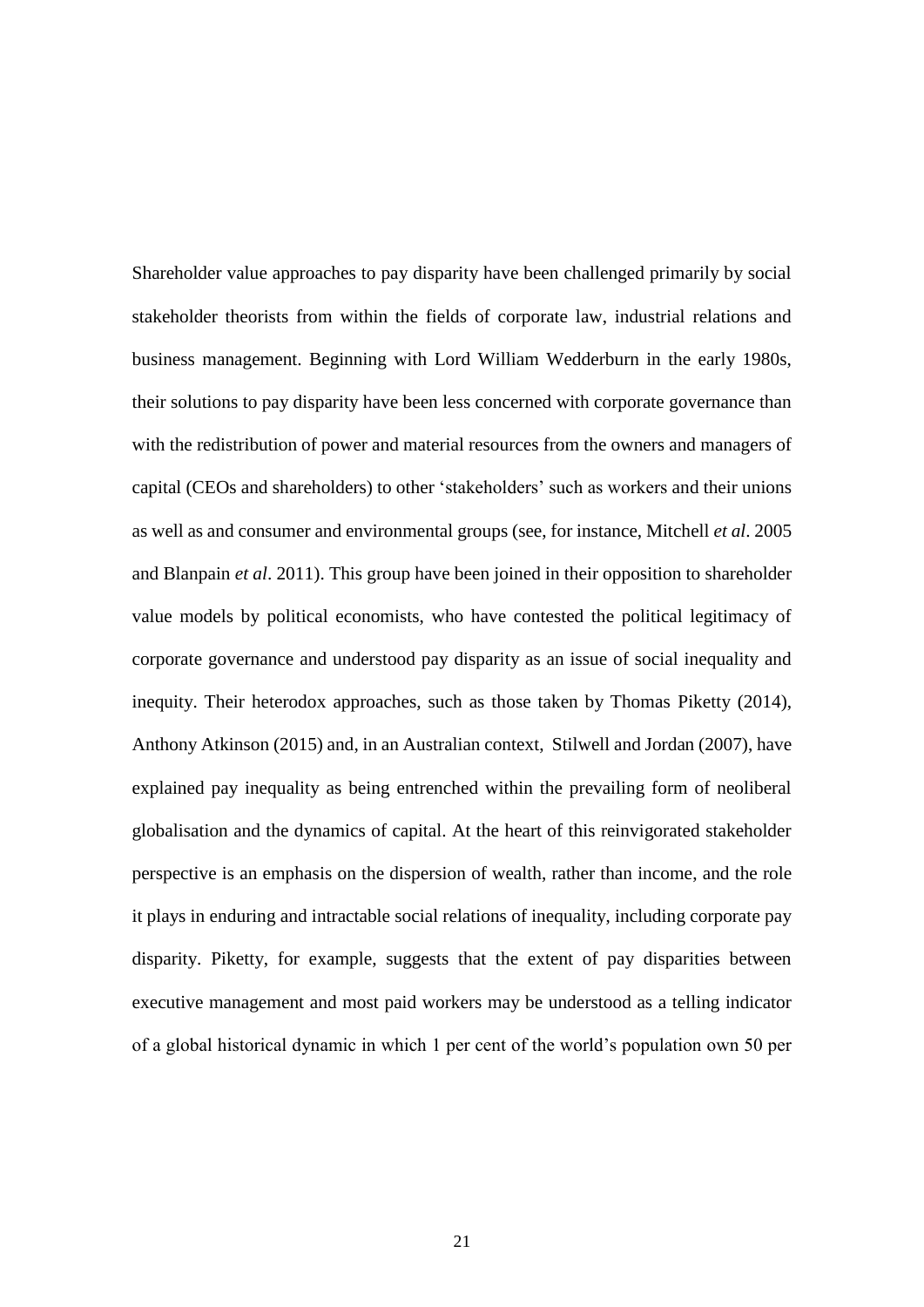cent of the world's wealth. Using the same methodology, Oxfam has recently shown that the world's eight richest men own the same amount as half of the world's population (2017).

A significant reason for this inequality is the material difference between income and wealth. Whereas income is a flow of wealth over time, usually exchanged for work or services and consumed by daily expenditure, wealth is the capacity to derive income from the ownership of assets without the need to work for other people. (Pen, 1973; Stilwell, 1993; 2007; Piketty, 2014; Atkinson, 2015). Where the overwhelming majority of stakeholders earn income, the overwhelming majority of shareholders are wealthy. This has been confirmed by several significant studies since 2002,showing that the wealthiest 10 per cent of Australian households own 61 per cent of liquid assets, such as shares (Headey *et al*, 2005: 165; HILDA, 2002, Sheil and Stilwell, 2016). The bottom line is that, where enhanced executive pay disclosure has benefited shareholders, it has not redistributed wealth, but rather reorganised ownership of wealth among the wealthy. Additionally, high executive income has intensified ownership of liquid wealth by the wealthiest one per cent (Piketty, 2014: 355, 658).

It is in the context of these larger historical global trends of social inequality that high managerial incomes have made an impact. As mentioned previously, high incomes have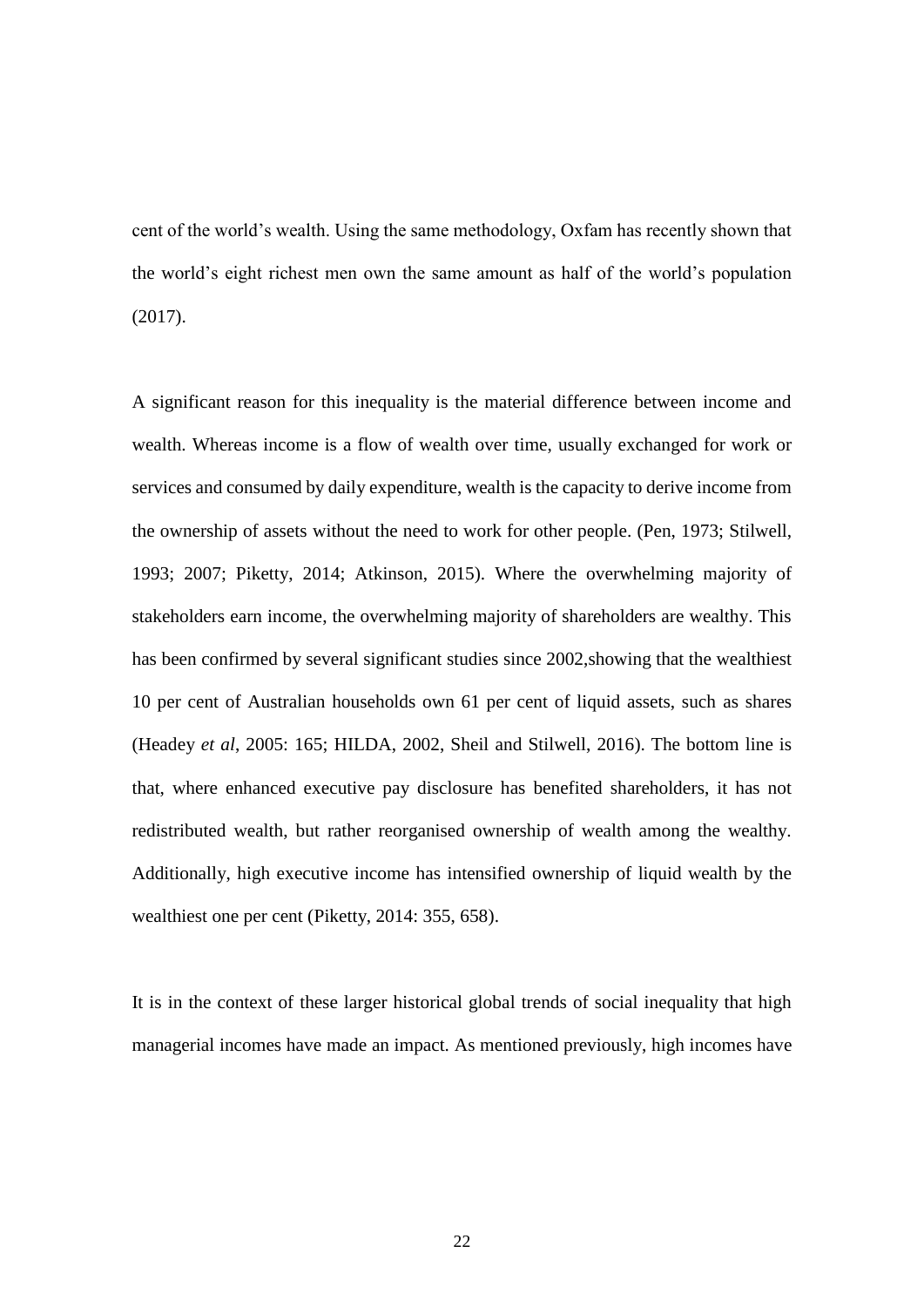increased extremely rapidly and in a short time, permitting CEOs of large companies to amass a significant share of the functional distribution of income, compared to other workers, with seemingly little justification. Writing in this journal, John Shields, showed within the 16 year period 1989-2005 Australian executive pay increased by 564%. In the same period, the wages of full-time adult male employees increased by 85%. To describe this relationship, Shields deployed a pay ratio between CEO and average earnings, showing that the ratio increased from 18:1 to 63:1 (Shields, 2005: 302). As discussed at the outset of this article, ratios of over 100:1 are now commonplace in Australia's largest companies. Today, where minimum salaries for members of the 1 per cent start at around \$227,534 per year, salaries of the 0.1 per cent begin at around \$600,625 per year (Martin, 2015).

These trends in pay inequality, identified by Shields over a decade ago, have continued into the present. While profits soar, real wages stagnate and wage growth is at an all-time low. In the December quarter of 2016, profits surged by 20.1 per cent while wages fell by 0.5 per cent (Janda, 2017). Australian rates of jobless poverty are the second worst in the OECD (OECD, 2015). So too are rates of underemployment which continue to grow as the creation of new part-time and casual employment outstrips the creation of full-time jobs by two-to-one (ABS, 2017). At the bottom of the waged hierarchy, workers earn a minimum wage of \$34,980.40 per annum, before tax, for a 38-hour week across most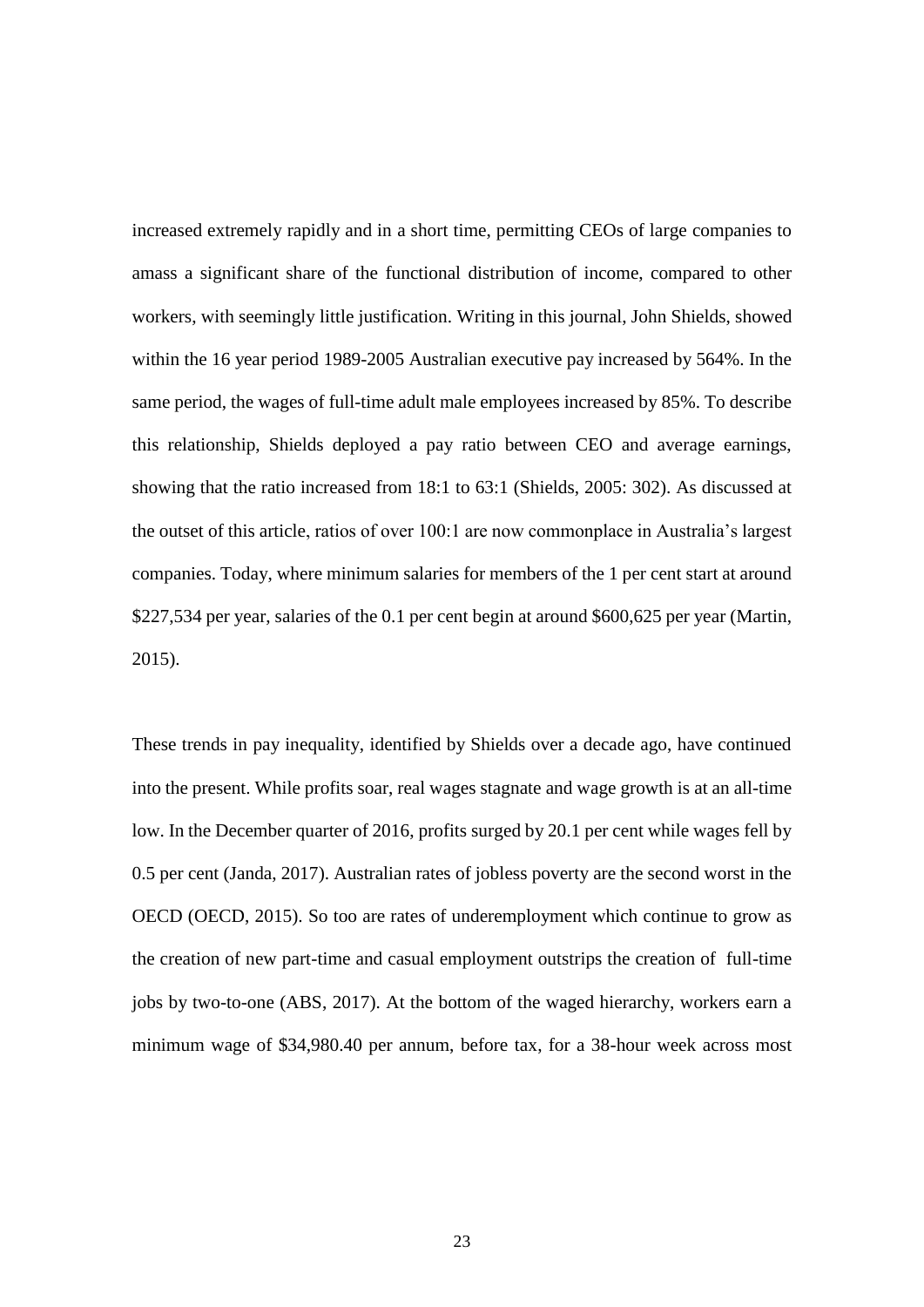Australian industries (FWO, 2017). In 2017, the Fair Work Commission announced a cut in 'penalty rates' – the minimum pay for overtime and irregular working hours, usually associated with the work of the lowest paid workers in the hospitality and miscellaneous employment sectors.

The work of UK economist, Anthony Atkinson, echoes Shields' findings and also brings to the debate a practical list of regulatory proposals to minimise inequality, primarily through heterodox and Keynesian economic policies (2015: 151-153; 302-304). In emphasising the importance of workers as stakeholders in the running of private firms, Atkinson (2015) and the HPC (in 2014) proposed a range of measures involving pay disclosure within large companies. Unlike examples of pay disclosure allied to shareholder value, discussed above, their proposals are linked to policies designed to redistribute corporate wealth to stakeholders (2015, 153). Taken together, these measures include policies such as: (i) pay limits or maximum pay ratios, meaning that executives cannot earn more than a certain multiple of their lowest-paid employee; (ii) representation for workers on company boards and remuneration committees; (iii) increasing the toprate of income tax; (iv) company-wide profit sharing; (v) and a new Companies Act with legally-binding provisions to ensure equal pay for equal work. Each of these measures is examined in turn below. Such proposals are supported by the work of other stakeholder theorists, such as Mitchell and his colleagues (2005: 419), who have suggested that both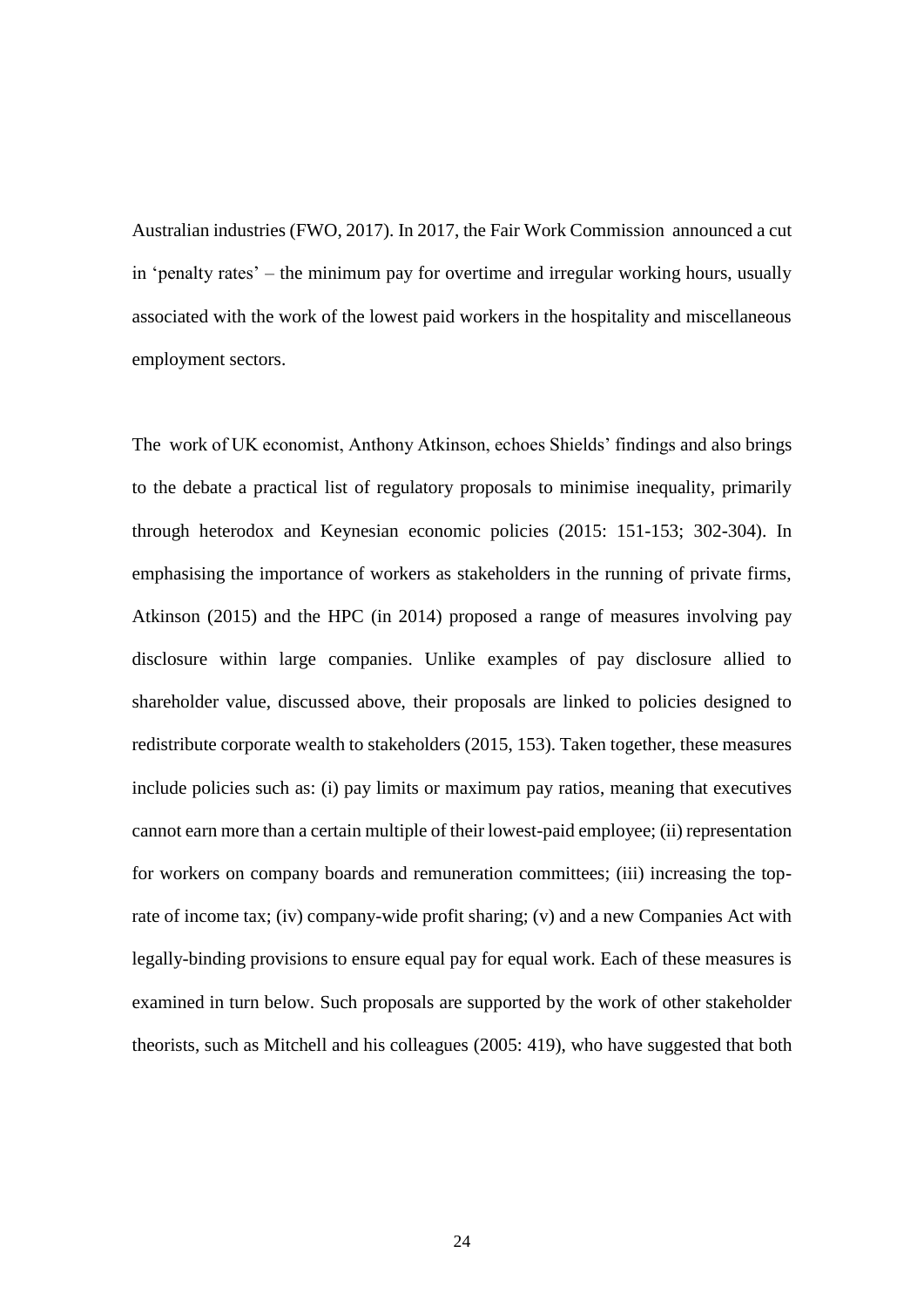corporate and industrial interests are interconnected and that companies must be regulated in a manner that reflects this complementarity through a regulatory coupling of corporate and labour law. The work of these stakeholder theorists indicates that pay disclosure is more likely to be effective in lowering pay disparity between workers and CEOs when linked to other regulatory strategies that change the social relations of production.

#### **Pay limits or maximum pay ratios**

The practice of using pay ratios to structure limits on executive pay and set wages relative to the earnings of executives existed long before the use of pay ratios as a mere disclosure mechanism that benefits shareholders. In fact, the use of pay ratios to enforce fair pay has a significant history over the course of the twentieth century, evolving in Europe at the same time as shareholder value regulation was commencing in the US and UK. Its origins can be traced to the Basque region of Spain in the 1950s. It was here that a federation of worker co-operatives, together with the Catholic Church, established the Mondragon Corporation, a collectivist (sometimes called 'anarcho-syndicalist') manufacturing corporation in which a form of pay disclosure – pay ratios – has been relied upon to constrain pay disparity in the workplace by redistributing profits to workers. Such use of pay ratios, central to the corporate structure of Mondragon, is often cited as the reason for the company's continuing success (although one commentator has noted a recent decline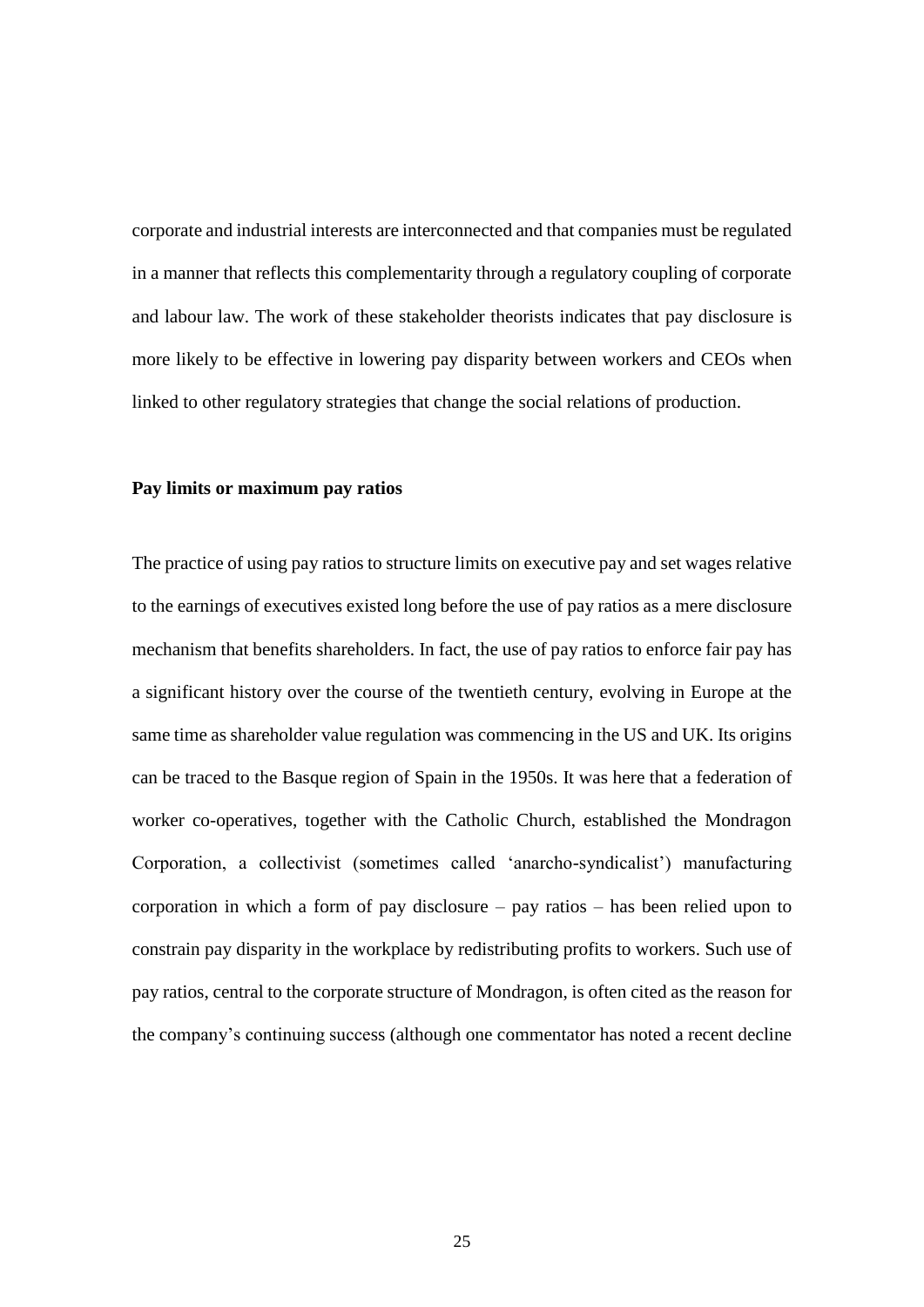in certain overstretched multinational arms of the company (Errasti *et al*, 2017)). Ratios within the company are decided periodically, not by shareholders, but by workers through a democratic vote. In these circumstances, ratios between the highest and lowest paid workers range from around 3:1 to 9:1, but frequently average around 5:1 (Herrera, 2004). On this basis, employees at Mondragon earn comparatively more than workers with similar skills at other companies in Spain and globally (Flecha 2011: 161). The system of industrial democracy at Mondragon also means that, when the market takes a downturn, workers vote to decrease wages in the interests of maintaining full employment within the company (Tremlett, 2013). The Mondragon model has been transplanted to other centres of industry around the world, including the US where it has been embraced by the United Steelworkers in 2009 resulting in the Ohio Employee Ownership Center (OEOC), a co-operatively run union steel workshop in which pay ratios are central to the organisation of the business.

Similar proposals have recently been debated in Switzerland where a constitutional referendum on regulating pay disparity resulted in a landslide victory. Proposals to ban compensation and large payouts, or 'golden parachutes', for departing CEOs gained an overwhelming 68 per cent support of the vote (BBC, 2013). A separate referendum proposal to introduce mandatory 1:12 pay ratios within Swiss companies nevertheless foundered, but only by a slim margin (Garofalo, 2013). Meanwhile, British Labour Party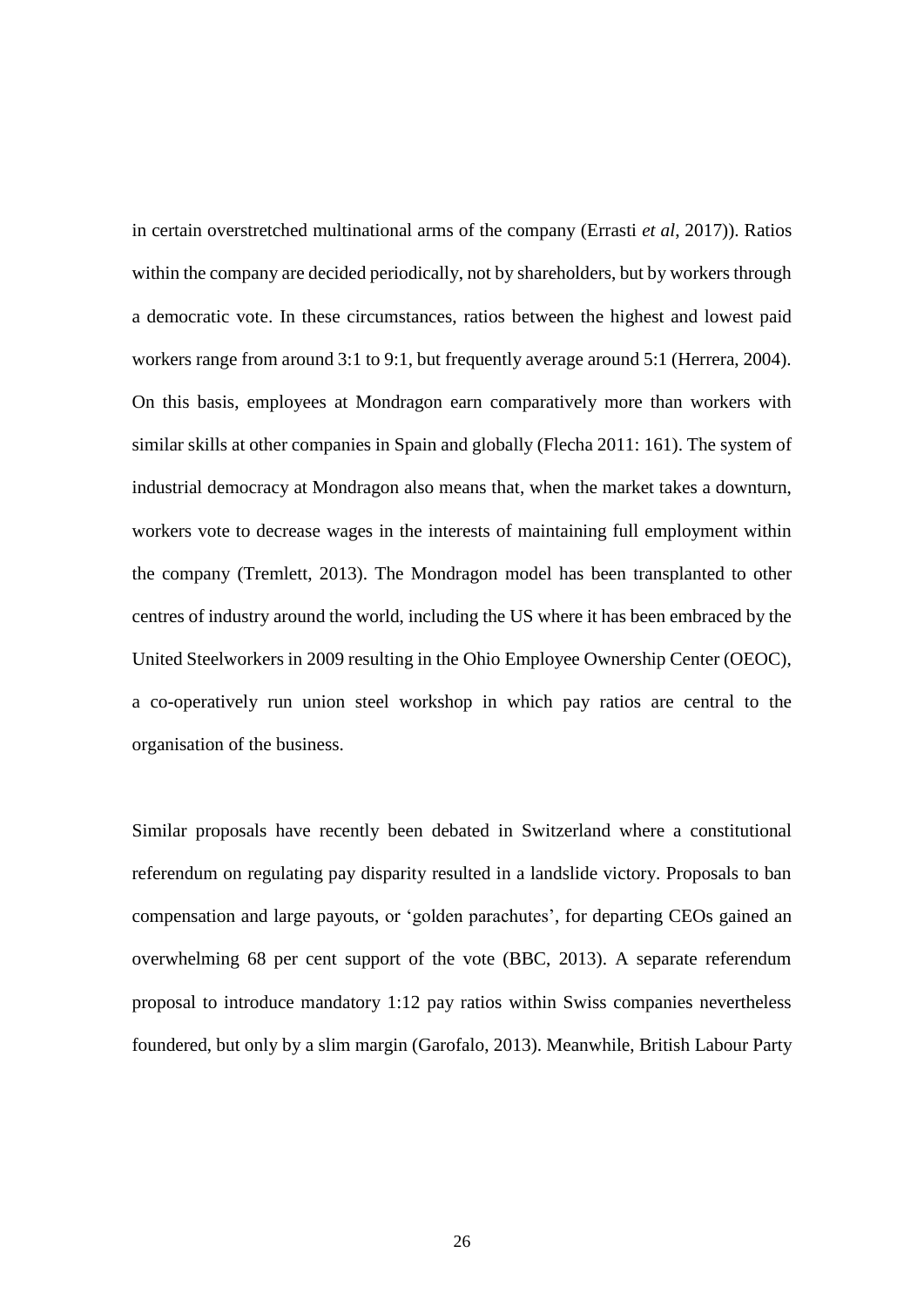leader, Jeremy Corbyn, has recently called on the use of pay ratios to impose a maximum wage law or cap (Elgot, 2017), suggesting that 'pay ratios between top and bottom' would mean 'that the rewards don't just accrue to those at the top' (Corbyn, 2016). These proposals, along with the ratios established at Mondragon, are suggestive of the tolerable limits of pay 'disparity' while clarifying what relative 'parity' might look like.

Enforceable pay limits under the Mondragon model pay ratio model mean that a significant amount of company profit, that might otherwise be paid to executives in excessive remuneration, is reinvested into the company to enhance firm productivity. Similarly, Stilwell and others have suggested that excess CEO salaries might be reinvested in technology and education both within and outside the corporation (Stilwell, 2002; see also, Goldin and Katz, 2008: 29, 141, 320-323).

#### **Representation for workers on company boards and remuneration committees**

Perhaps the most favourable option to reduce pay disparity involves enhancing democratic processes within corporations by extending participation in corporate governance to stakeholders in the industrial sphere (Mitchell *et al*, 2005; Ross and Markey, 2002). Allowing workers to set pay by voting, for instance, on a reasonable pay ratio is an effective way for companies to decrease pay inequality between their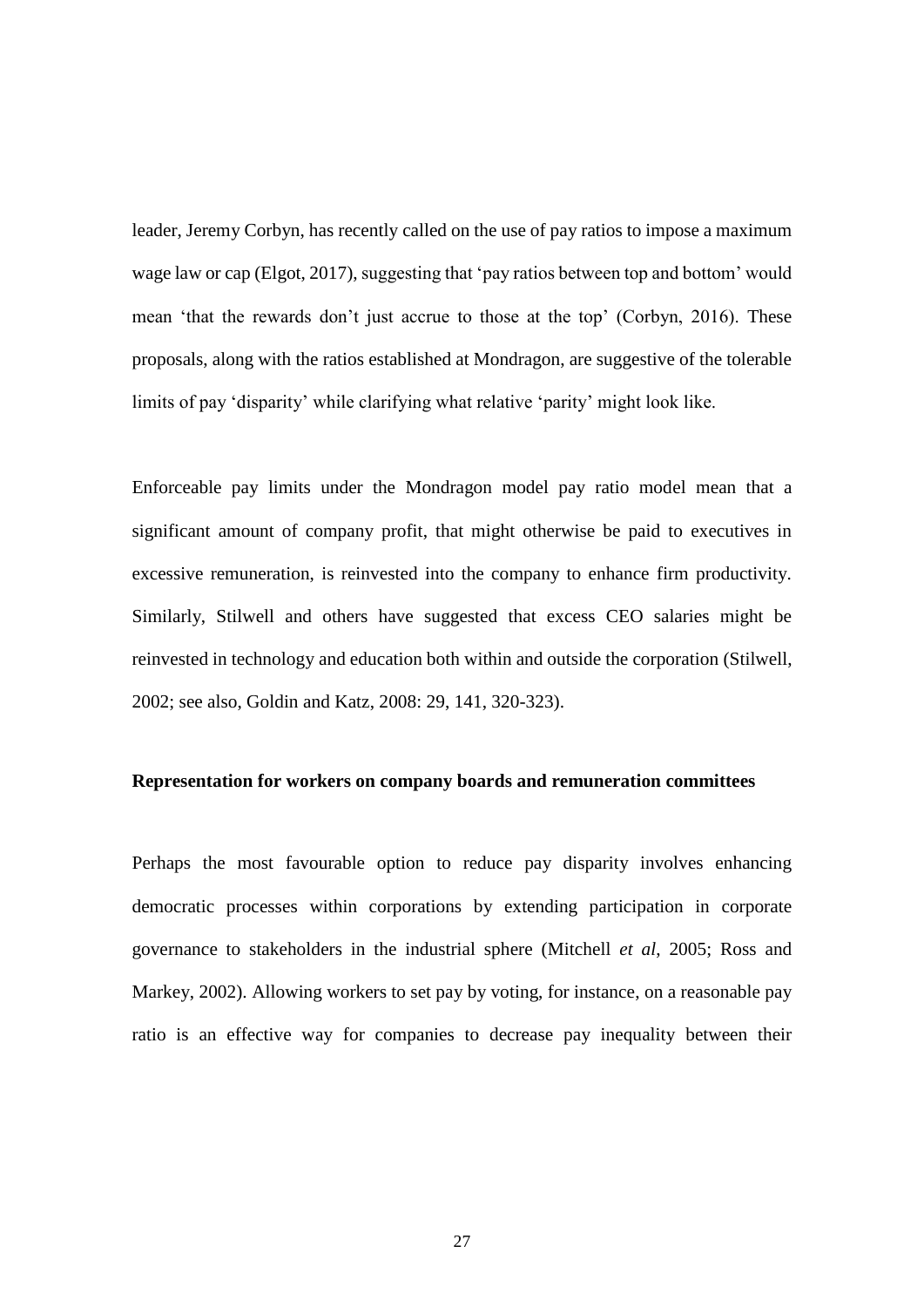workforces. Such a model necessarily requires complete transparency in executive pay but connects pay disclosure to possibilities for meaningful redistribution of company wealth to stakeholders. As previously shown, the success of this stakeholder model has been demonstrated at the Mondragon Corporation and its North American subsidiaries. A similar approach to pay ratios is the German model of industrial democracy.

In Germany, since the late nineteenth century, rank and file workers have been appointed to company work councils to assist in the co-determination of company decision-making, including decisions about remuneration. The largest German companies are required to have a dual board of directors – one supervisory and one management board. By law, at least half of the representatives on supervisory boards within large companies (those with over 2000 employees) are required to be workers within the company (Addison, 2010). German workers also sit on corporate remuneration committees, helping to determine executive pay by reference to a range of stakeholder interests (TUC, 2012: 4). The German system of co-determination and similar models in Scandanavian countries have meant that CEOs are paid at least 20 per cent less than their US, British and Australian counterparts (Eurostat, 2007). Further, CEOs in German companies with board-level employee representation are paid half as much as other CEOs (Hans Bockler Foundation, 2017). Draft legislation that is designed to provide dual boards with power to use pay ratios to set pay for both workers and executives within the company is currently before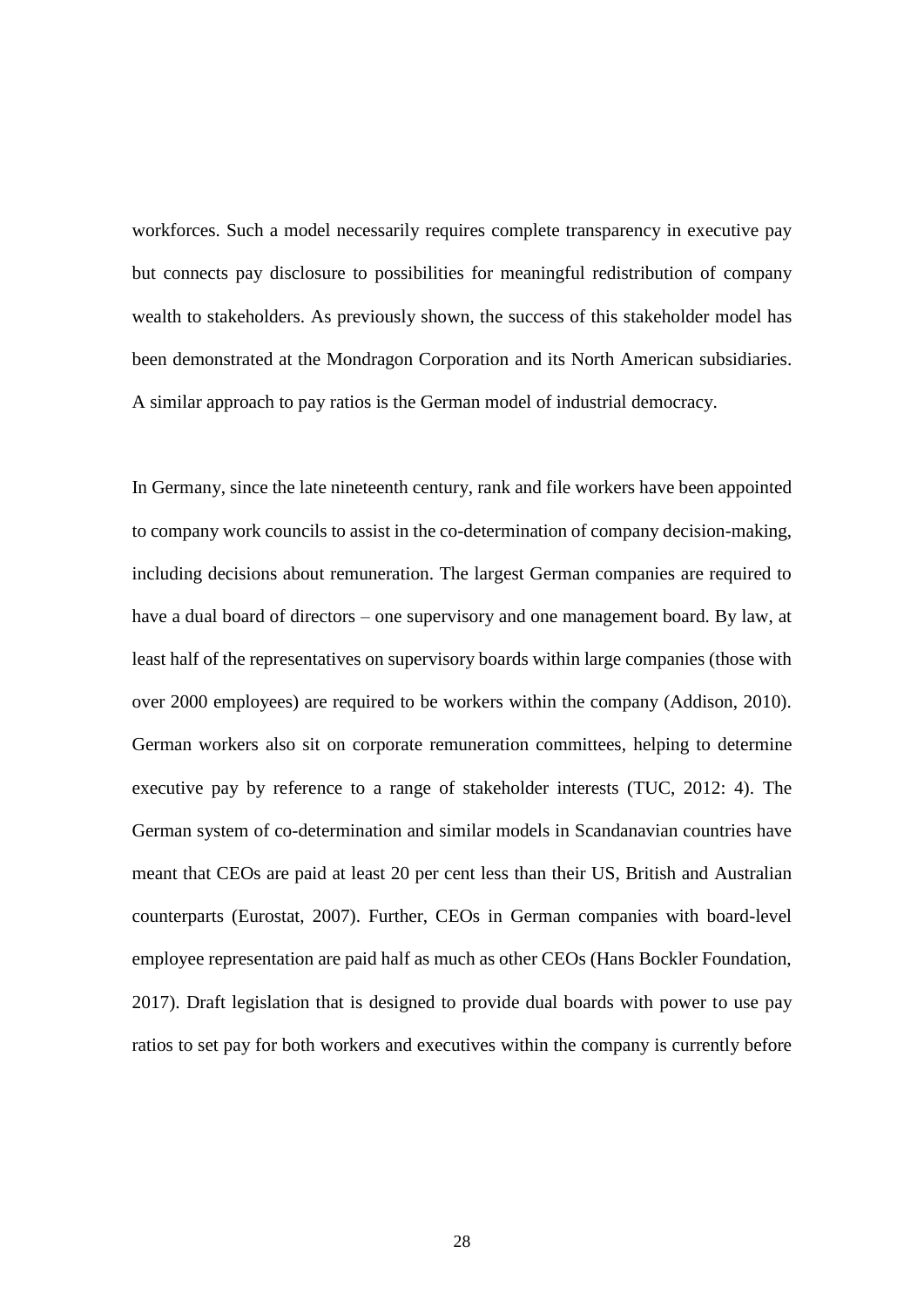the Bunderstag. These proposed laws provide stakeholders (in this case, workers on supervisory boards) with power to index all pay within the company to CEO pay, by reference to a pay ratio (Shotter and Chazan, 2017).

It must be pointed out, however, that German workers are paid around 11% less than Australian workers (OECD 2017). Nevertheless, German unemployment and underemployment rates are roughly half of what they are in Australia (Eurostat, 2017; ABS, 2017). Effectively, this means that rates of pay disparity and social inequality are lower on a comparative societal basis. Conversely, German and Scandanavian firms have seen higher rates of labour productivity than in Australia, yielding higher returns for investors and shareholders (OECD, 2017). Heterodox economists such as Wolfgang Streek and Joel Rogers (1995) have found that such outcomes are directly attributable to worker participation in internal company strategy to increase productivity. In the face of declining rates of unionisation and participation in the Australian workforce, work councils may prove an increasingly necessary strategy for Australian workers and trade unions to pursue in reducing pay disparity by enhancing industrial democracy.

### **Taxation**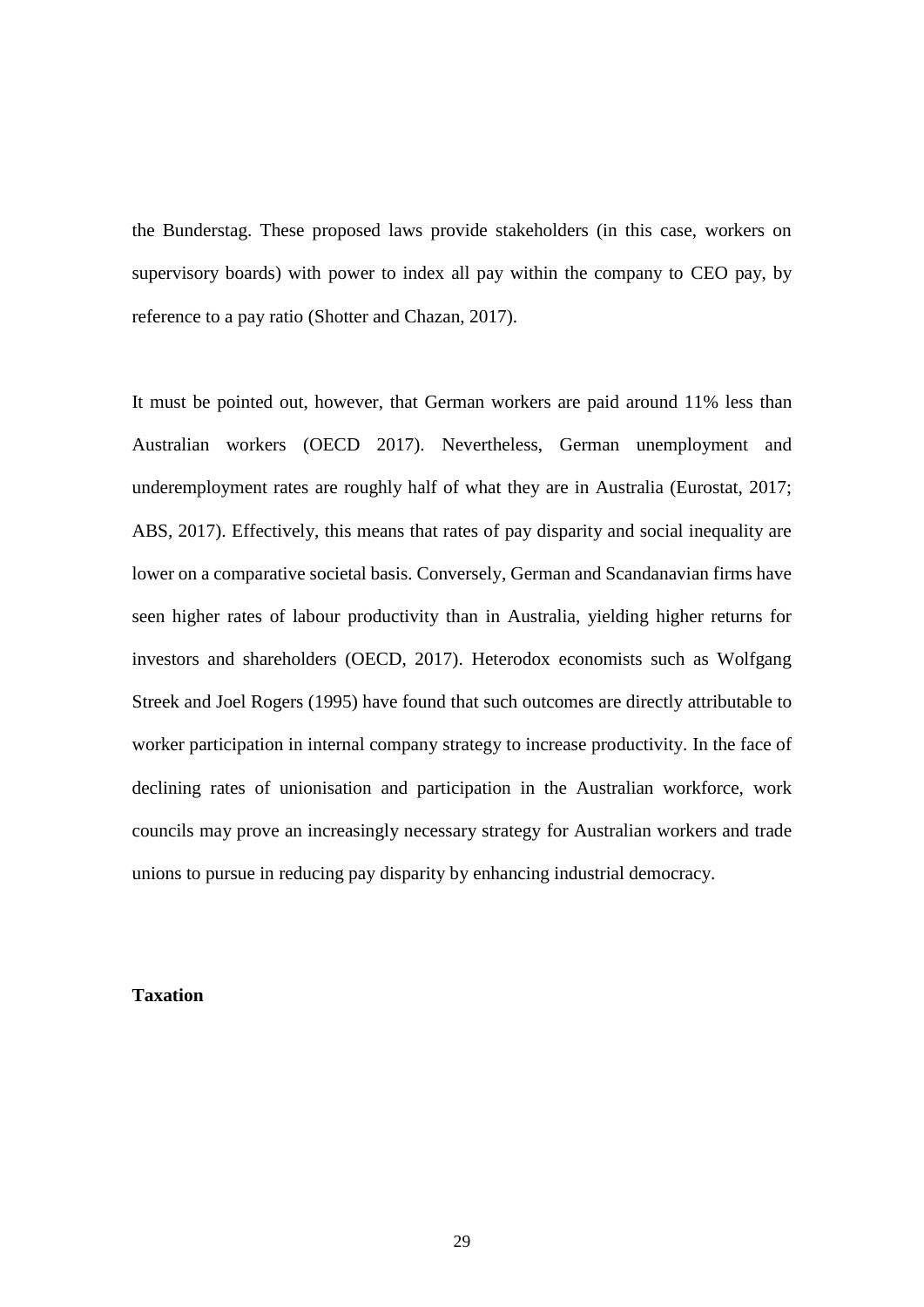There is a range of taxation interventions that renders pay disclosure more effective in narrowing pay disparity by redistributing company wealth to social stakeholders. One such strategy involves identifying companies with high pay ratios for higher taxation treatment. After disclosure of CEO pay through the *Dodd-Frank Act*, Portland in Oregon (US) has become the first city in the world to tax companies in which CEOs earn more than 100 times their median-paid employee. The tax is 10 per cent of the amount of conventional State business tax. Under this model, a company with a 250:1 ratio would pay a 25 per cent tax. The tax is expected to raise \$2.5 million per annum with funds to be redistributed to homeless services within the city (Floum, 2016). This model could certainly be extended to other pay ratio jurisdictions and used more widely to reduce pay disparity by redistributing wealth.

Such an intervention is similar to recommendations by economists such as Emmanuel Saez (2002; 2012) to use pay disclosure mechanisms to identify a new tax bracket of super-high income earners. As Saez suggests, this would permit the state to recoup and redistribute excess CEO and executive earnings, narrowing pay disparity by progressively reducing the taxation burden on lower income earners. The Australia Institute has also suggested placing a cap on taxable deductions from CEO remuneration above a certain level and requiring a minimum tax rate of 35% for those earning over \$300,000 per year (commonly known as 'the Buffett Rule', after its creator, US billionaire, Warren Buffett)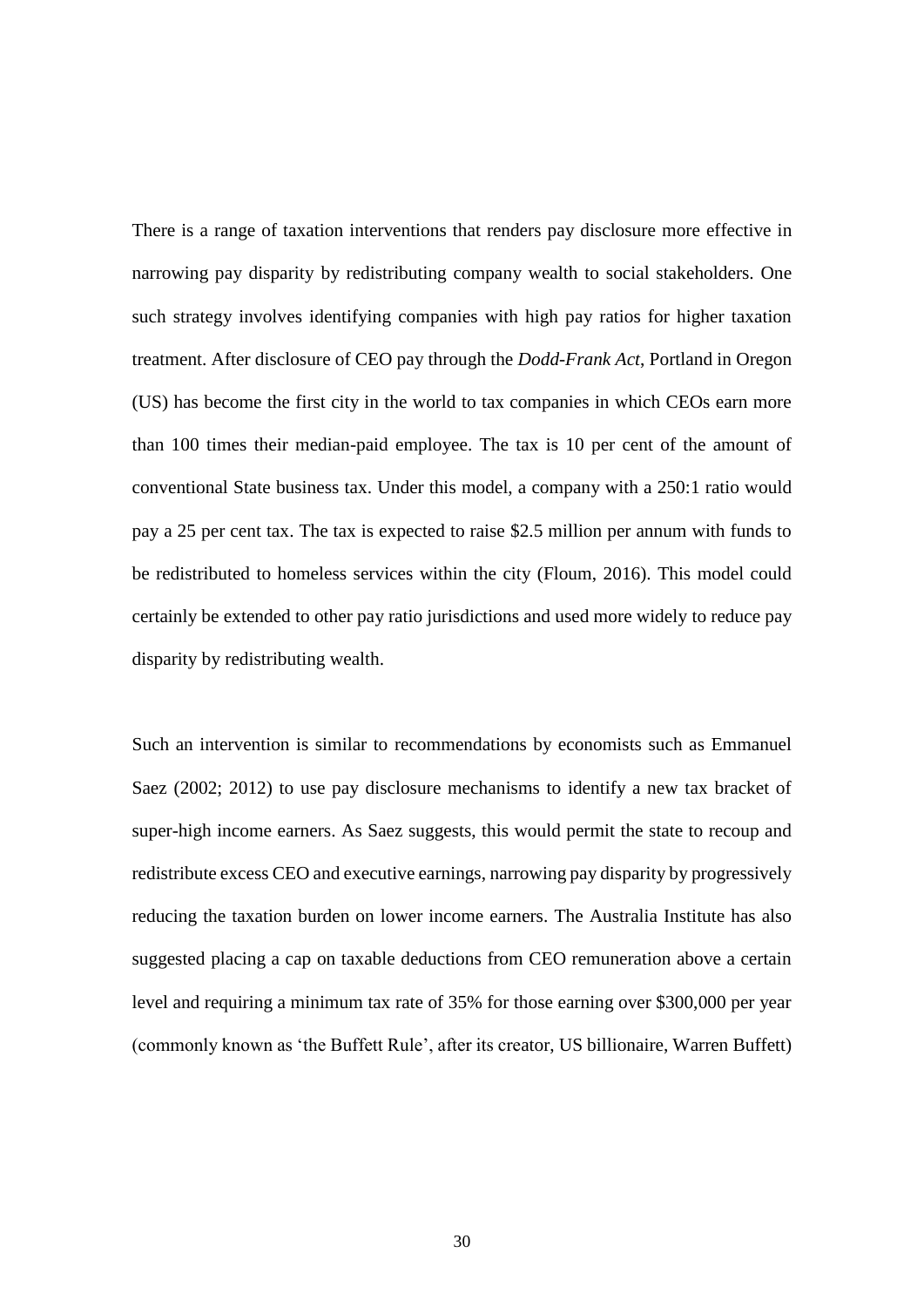(Grudnoff, 2015). While the plan is supported by the ALP left faction in Australian federal politics, it is opposed by the dominant right faction (Jericho, 2017) and is markedly absent from the current 'Agenda for Tackling Inequality' (2017).

# **Mandatory company-wide profit sharing**

Pay disclosure regulation could be enhanced by being coupled with policies of mandatory, company-wide profit-sharing. Such a policy has existed in France since the late 1960s. The current, *Social Security Financing Law 2011-894* (July 28, 2011), applies to companies with more than 50 employees. Where such a company increases dividend payments to shareholders, above the average dividend payment from over the previous two years, the company must compulsorily share profits with workers. The law ensures that when shareholders feel the benefits of company profits, such as those associated with a redistribution of executive pay, workers should prosper too. Under the law, payments to workers must not merely be symbolic. Formulas for the calculation of such payments, however, differ (Law 360 France's New Legal Framework for Profit Sharing Premiums). The minimum formula for the compulsory profit sharing scheme is calculated as  $0.5 \times$  (net profit – 5 per cent of share capital) x total wage bill/value. In 2009, the maximum amount of profit required to be shared to each employee was 25,731 Euros. The amount paid to workers is open to negotiation with unions and workers through a European Work Council model of co-determined industrial relations.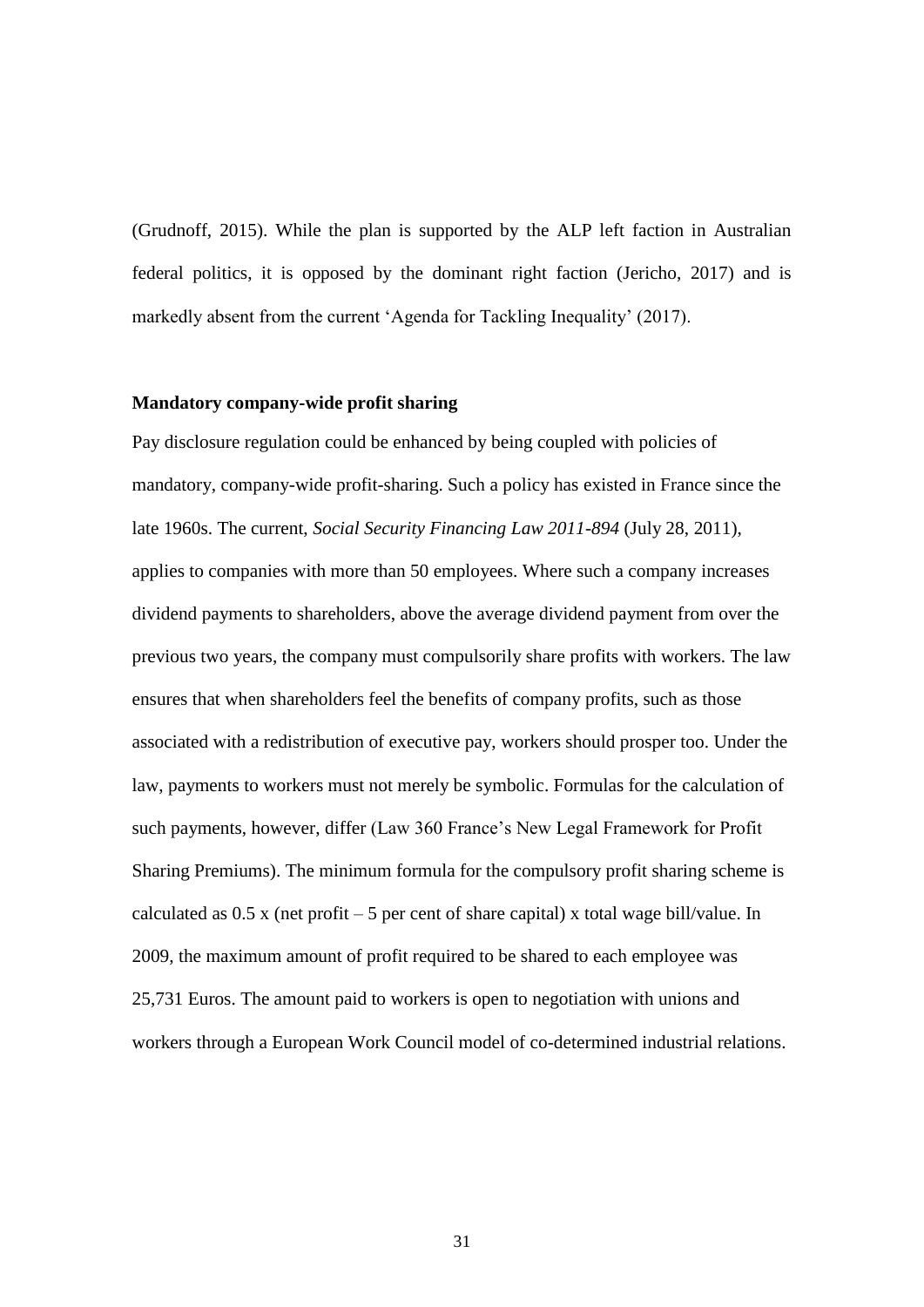It has been some time since shared profits were measured as a percentage of total income but, on last analysis in the 1990s, shared profits comprised between 4-6% of French wages (Vaughn-Whitehead, 1991: 62; ILO, 1992: 79).

Such a model is, in part, reliant on a shift in the social relations of production that affords stakeholders a meaningful voice within the workplace. Nevertheless, where this scheme is mostly enshrined in law, there is reason to think that such a scheme could be adopted within an adversarial system of industrial relations that operates in a shareholder value corporate regulatory context. Unlike maximum pay ratios and pay limits, which mostly operate in co-operative firms such as the Mondragon Corporation and John Lewis, a key benefit of mandatory, company-wide profit sharing is that it redistributes profit from shareholders to stakeholders more generally. It might therefore operate effectively to reduce pay disparity in firms currently operating under the dominant shareholder value model.

# **Amending the Corporations Act with legally-binding provisions to ensure equal pay for equal work**

Yet another suggestion to narrow pay disparity involves establishing a legally-binding Code for setting pay within companies, extending beyond existing industrial award systems, minimum wages and remuneration committees. As Atkinson suggests (2015:

32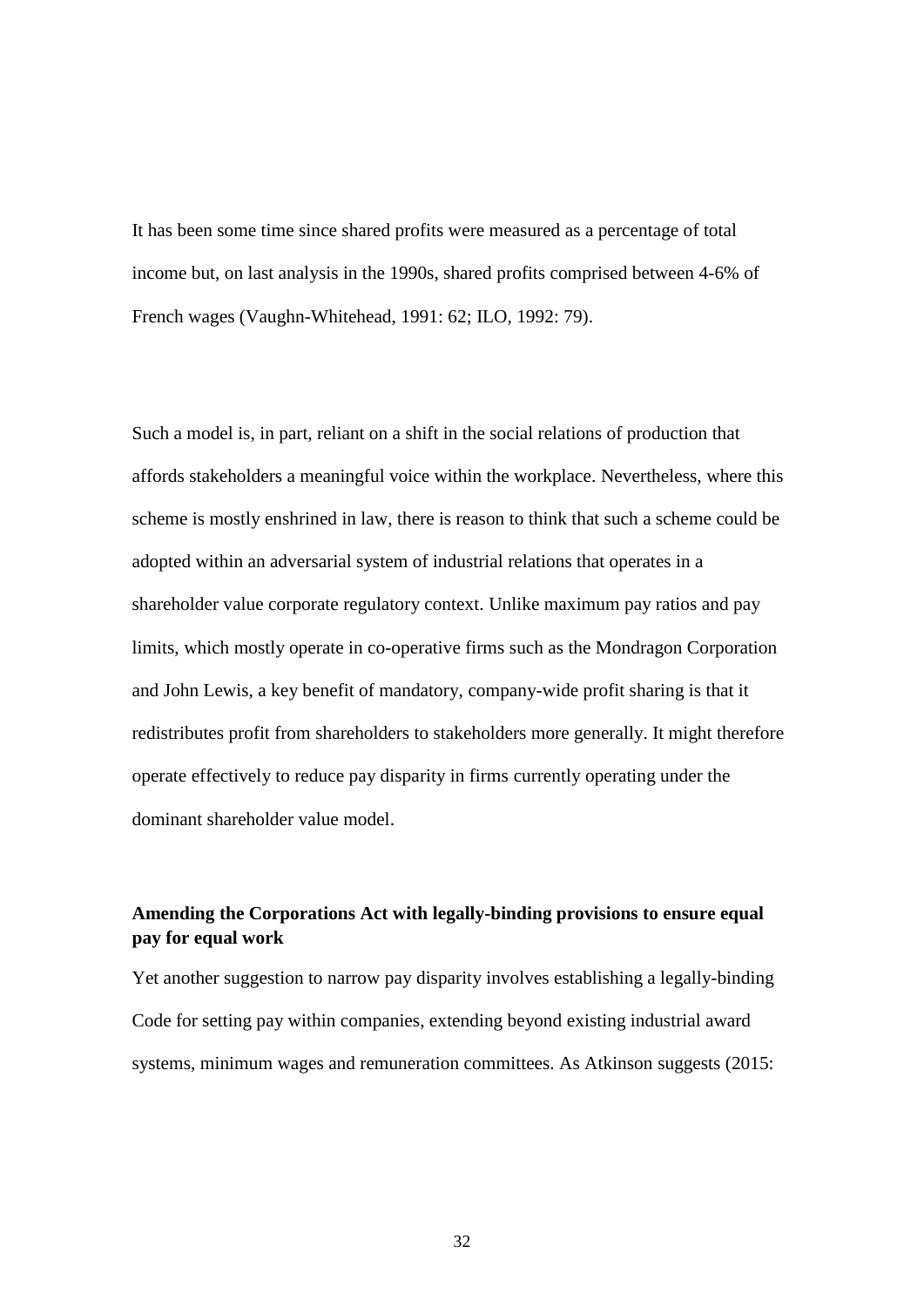153), such a Code might determine the pay of both high and low paid employees by reference to a formula involving equal pay for equal work. Further, this formula would not only reduce general pay disparity but also narrow the gender pay gap while increasing the pay of migrant workers (Atkinson, 2015: 153). In 2014, the HPC suggested a similar legally binding Code requiring company directors to have regard to a diversity of stakeholders - including workers, consumers, partners and the wider society - whenever a corporate decision is made, especially those concerning pay (2014: 17).

Such a policy might be thought of as a form of wage regulation, a policy which played a key role in the post-war boom as well as staving-off the effects of recession at the end of the 'Golden Age' in the early 1970s. It was at this time that the regulation of wages and prices to combat inflation was a key feature of the British Labour Government of Harold Wilson in 1965, the US Nixon administration in 1971 and the Australian Hawke Labor Government in the mid-1980s. Wage freezes were not uncommon. However, the focus was less on regulating high wages and their growth than with lower paid workers and maintaining productivity. They were also part of a centralised system of wage regulation, rather than a decentralised model, moderated by an external regulator, such as a legallybinding pay Code.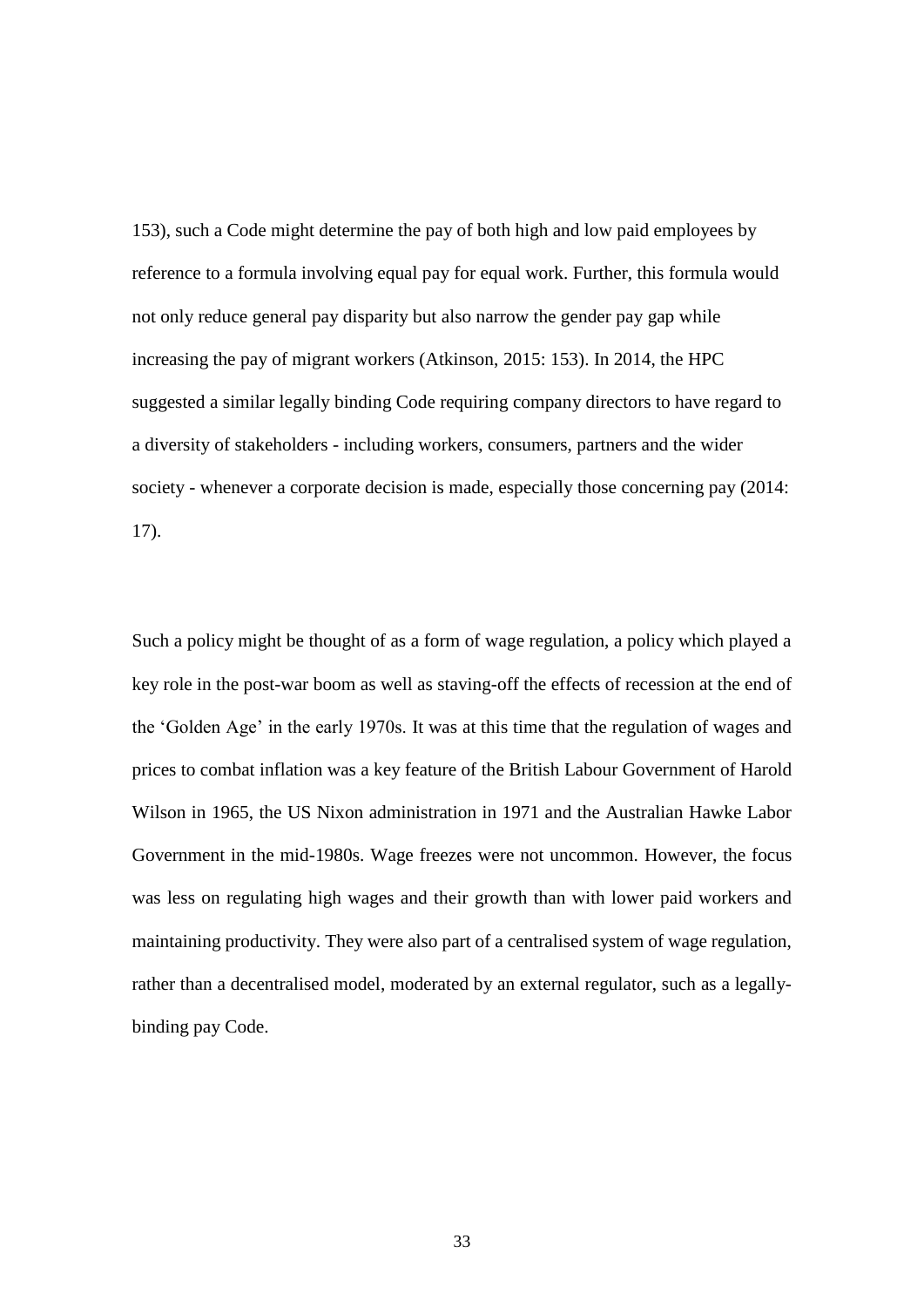## **Conclusion**

Over the past two decades, Australian corporate regulation has, to some extent, been responsive to economic crisis and public perceptions of pay disparity. However, these responses have relied on shareholders and companies to deliver social change through self-regulation. This self-regulation has been informed by a range of pay disclosure mechanisms. The dominant models of such pay disclosure regulation have claimed to reduce excessive executive pay but this regulation has had no significant impact on increasing the wages of workers, nor benefiting other stakeholders. It appears that the beneficiaries of the pay disclosure regulation, such as that implemented in Australia and the US, have not been all stakeholders but only shareholders. Accordingly, any reduction in executive income has added to the stocks of wealth owned by shareholders.

Serious concern to narrow pay disparity must consider other options to enhance the efficacy of pay disclosure regulation by ensuring a wider redistribution of wealth and pay between stakeholders and shareholders. ALP policymakers currently developing policies to tackle inequality in the labour market therefore face a choice. This is between regulation, on the one hand, that relies on pay disclosure alone to encourage shareholders to reduce pay disparity by enriching themselves or, on the other hand, a system of pay disclosure that reduces pay disparity by redistributing income from the highest to average paid workers and other stakeholders. Taking the latter approach to reducing pay disparity,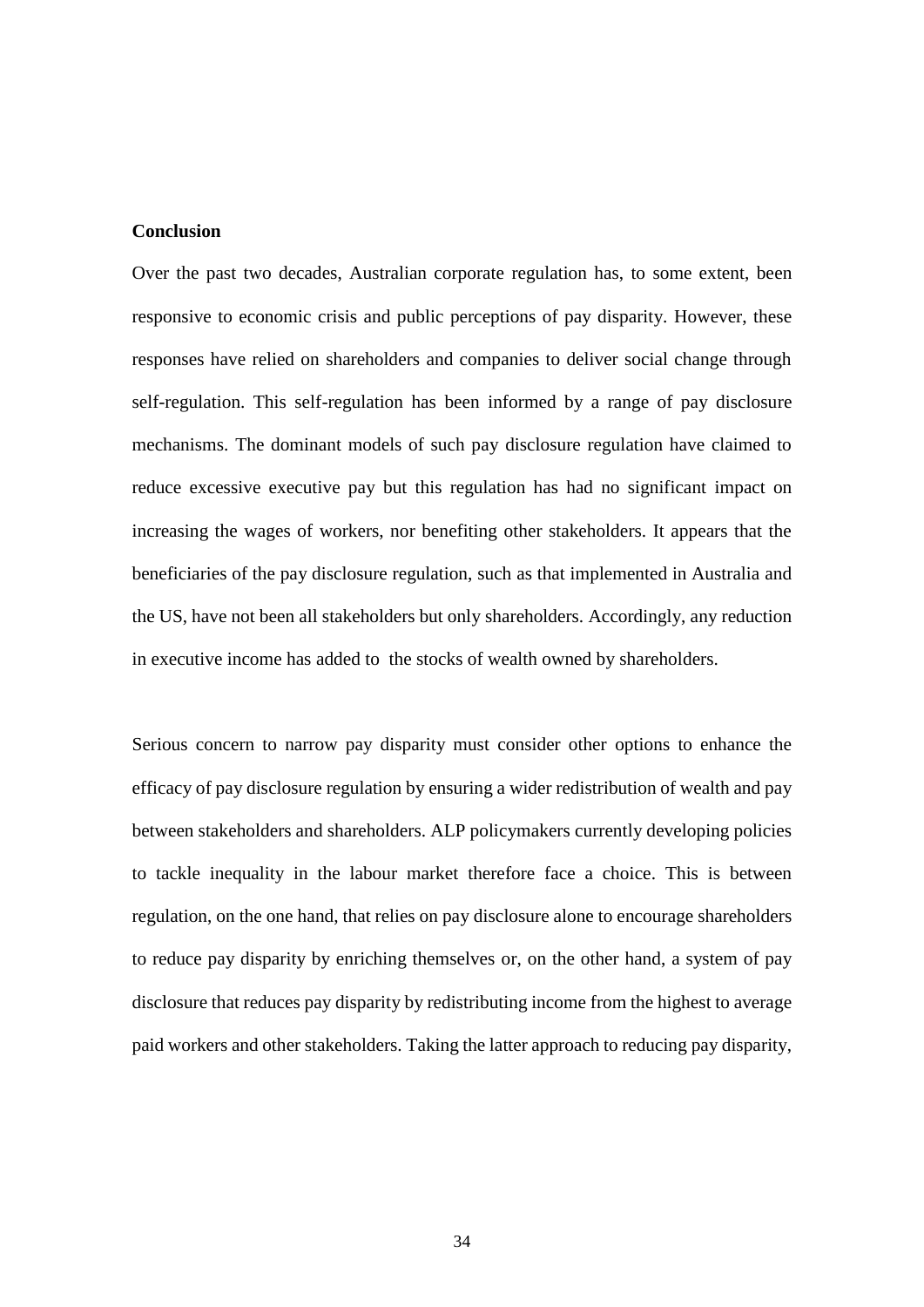pay disclosure regulation needs to be linked to more extensive corporate and industrial policy. Strategies allied to pay disclosure, such as enforceable pay ratios, worker representation on company boards, new taxation measures, profit-sharing and binding pay codes are essential to changing power relations within the workplace and society more generally and producing a redistribution of pay and wealth.

*Eugene Schofield-Georgeson is a lecturer at the University of Technology Sydney (UTS) Law School. eugene.schofield-georgeson@uts.edu.au*

#### **References**

- Addison, J.T., Teixiera, P., Zwick, T. (2010) 'German Works Councils and the Anatomy of Wages', *Industrial and Labor Relations Review,* 63(2): 247-270.
- AFLCIO (America's Unions) (2015) *Corporate Paywatch*, available: *http://www.aflcio.org/Corporate-Watch/Paywatch-2015* [accessed 26 February 2017].
- AFLCIO (2012) 'CEO-to-worker Pay Ratios Around the World', AFLCIO (online), available: *http://www.aflcio.org/Corporate-Watch/Paywatch-Archive/CEO-Payand-You/CEO-to-Worker-Pay-Gap-in-the-United-States/Pay-Gaps-in-the-World* [accessed 8 March 2017].
- ASX, 'End of Month Values', 2017-2002, available at: *http://www.asx.com.au/about/historical-market-statistics.htm*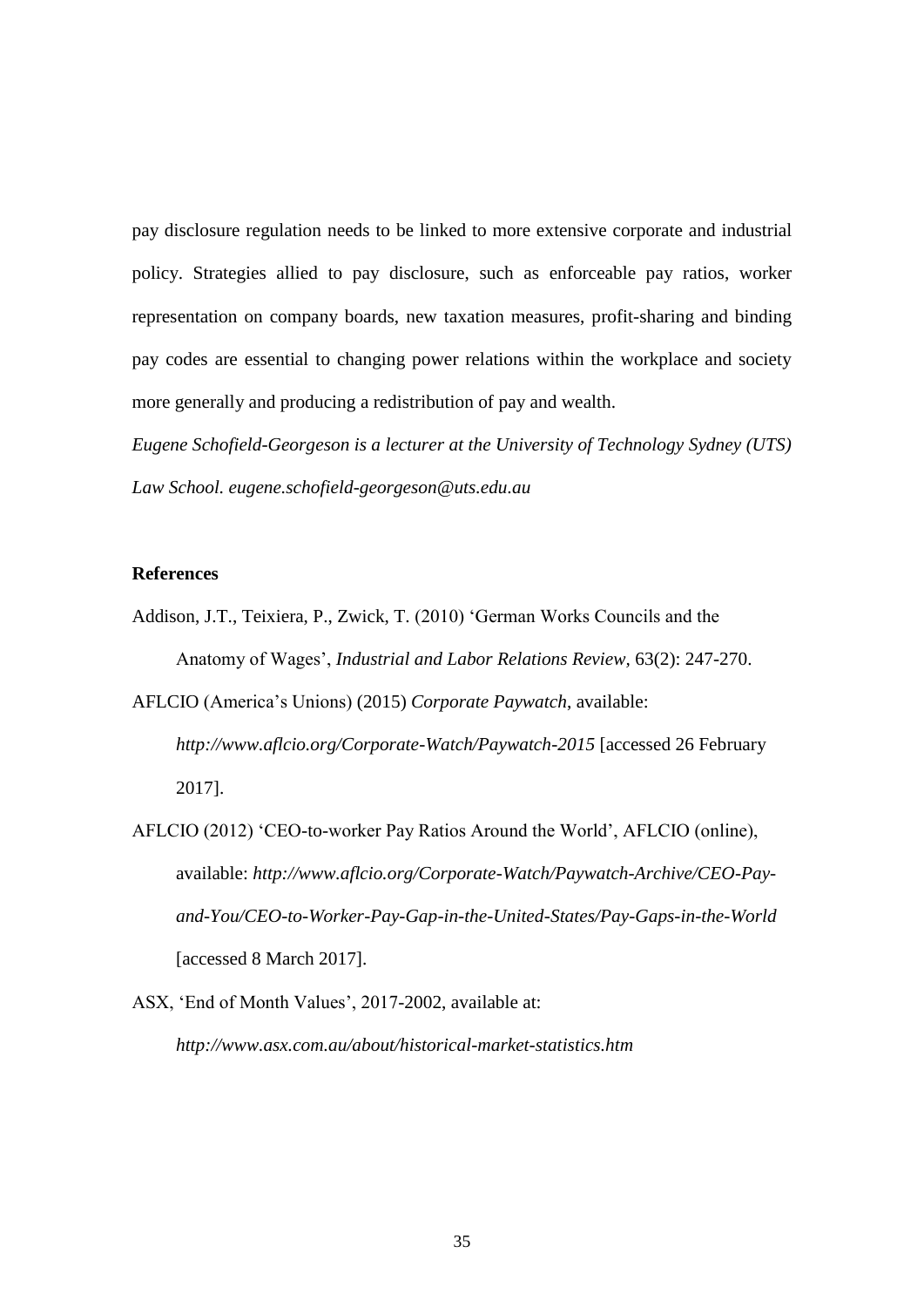Anderson, S. (2016) 'New SEC CEO Pay Rule Gets Low Marks', *The Huffington Post*, 7 May, available: *http://www.huffingtonpost.com/sarah-anderson/new-sec-ceopay-rule-gets\_b\_7231200.html* [accessed 8 March 2017].

Atkinson, A. (2015) *Inequality: What Can Be Done?*, Harvard University Press.

- Australian Bureau of Statistics, *Labour Force, Australia*, Aug 2017, cat. no. 6202.0, Canberra.
- Australian Labor Party (2017) *Growing Together: Labor's Agenda for Tackling Inequality*, available: *[http://cdn.australianlabor.com.au/documents/Growing-](http://cdn.australianlabor.com.au/documents/Growing-Together.pdf)[Together.pdf](http://cdn.australianlabor.com.au/documents/Growing-Together.pdf)* [accessed, 10 October 2017]
- BBC News (2013) 'Swiss referendum backs executive pay curbs', available: *http://www.bbc.com/news/world-europe-21647937* [accessed 8 March 2017].
- Blanpain, R. (ed.) *et al* (2011) *Rethinking Corporate Governance: From Shareholder Value to Stakeholder Value*, The Netherlands, Kluwer Law.

Bluescope Steel, *Annual Financial Report, 2010/2011, Directors' Report, 2017.*

Bugeja, M., *et al*. (2016) *Life after a Shareholder Pay 'Strike': Consequences for ASX-Listed Firms*, CIFR Paper No. 130/2016, available: *http://dx.doi.org/10.2139/ssrn.2876925* [accessed 1 March 2017].

Corbyn, J. (2017) *Speech on Labour Party Future and Direction of UK*, Fabian Society

(UK), London, 14 January 2017.

Crown Resorts, *Remuneration Report, 2012.*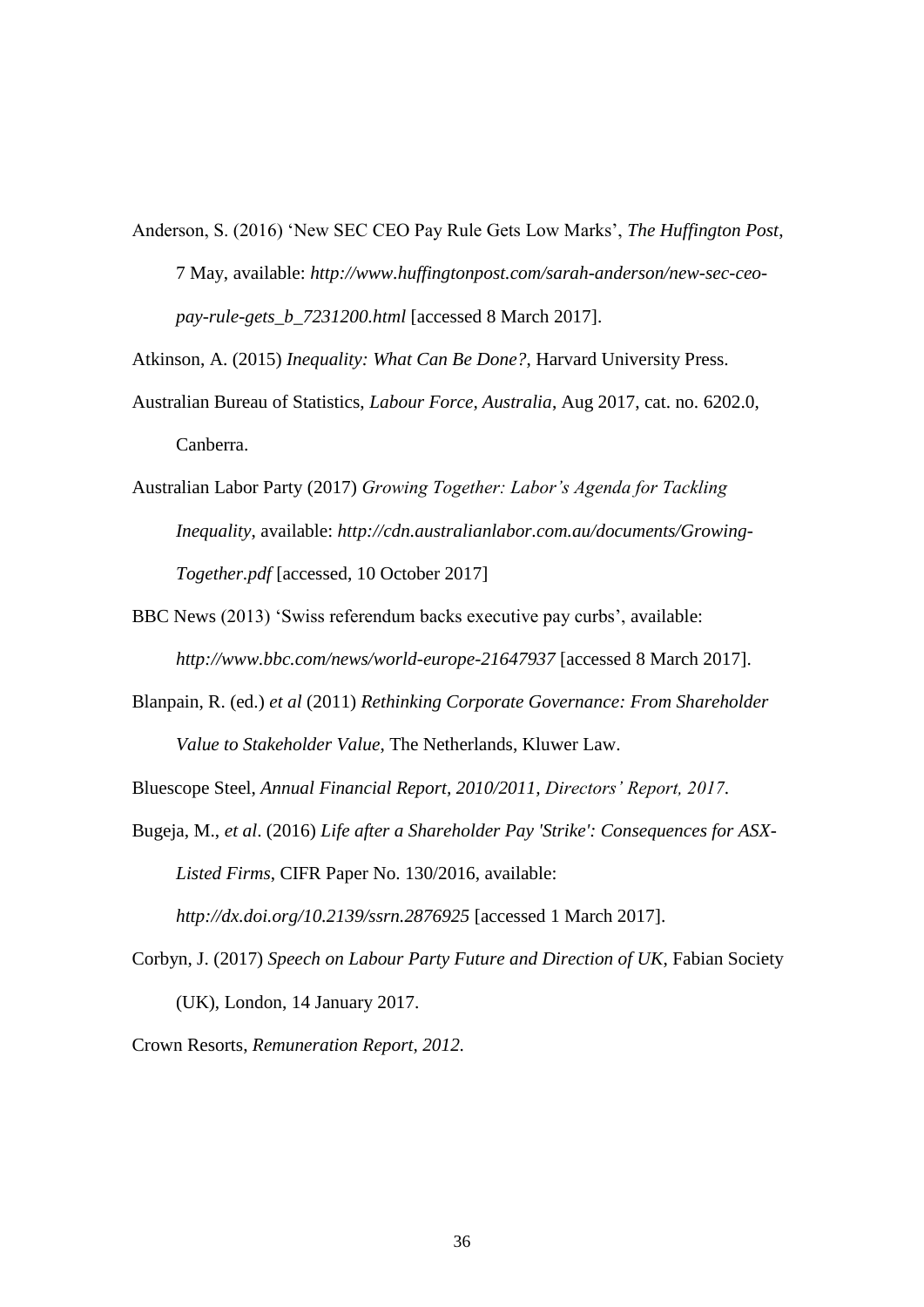Crown Resorts, *Annual Report, 2014.*

- Durkin, P. (2016) 'Woolworths executives face bonus clawback if ACCC wins case', *AFR*, 22 November, available: *http://www.afr.com/business/woolworthsexecutives-face-bonus-clawback-if-accc-wins-case-20161121-gsu7n4* [accessed 22 February 2017].
- Elgot, J. (2017) 'Jeremy Corbyn Calls for Maximum Wage Law', *The Guardian*, , available: *https://www.theguardian.com/politics/2017/jan/10/jeremy-corbyn-callsfor-maximum-wage-law* [accessed 24 February 2017].
- Eurostat (2007) 'Income and Living Conditions', available: *http://ec.europa.eu/eurostat/web/income-and-living-conditions/data/main-tables* [accessed 1 March 2017].
- Eurostat (2017) *Germany / Unemployment rate*, available: *[http://ec.europa.eu/eurostat/en/web/products-datasets/-/UNE\\_RT\\_M](http://ec.europa.eu/eurostat/en/web/products-datasets/-/UNE_RT_M)* [accessed 18 September 2017].
- Eurostat (2017) *Supplementary indicators to unemployment,* 'underemployment', available:
	- *[http://appsso.eurostat.ec.europa.eu/nui/show.do?dataset=lfsi\\_sup\\_a&lang=en](http://appsso.eurostat.ec.europa.eu/nui/show.do?dataset=lfsi_sup_a&lang=en)* [accessed 18 September 2017].
- Errasti, A., *et al*. (2017) 'The Viability of Co-Operatives', *Review of Radical Political Economics*, 49(2).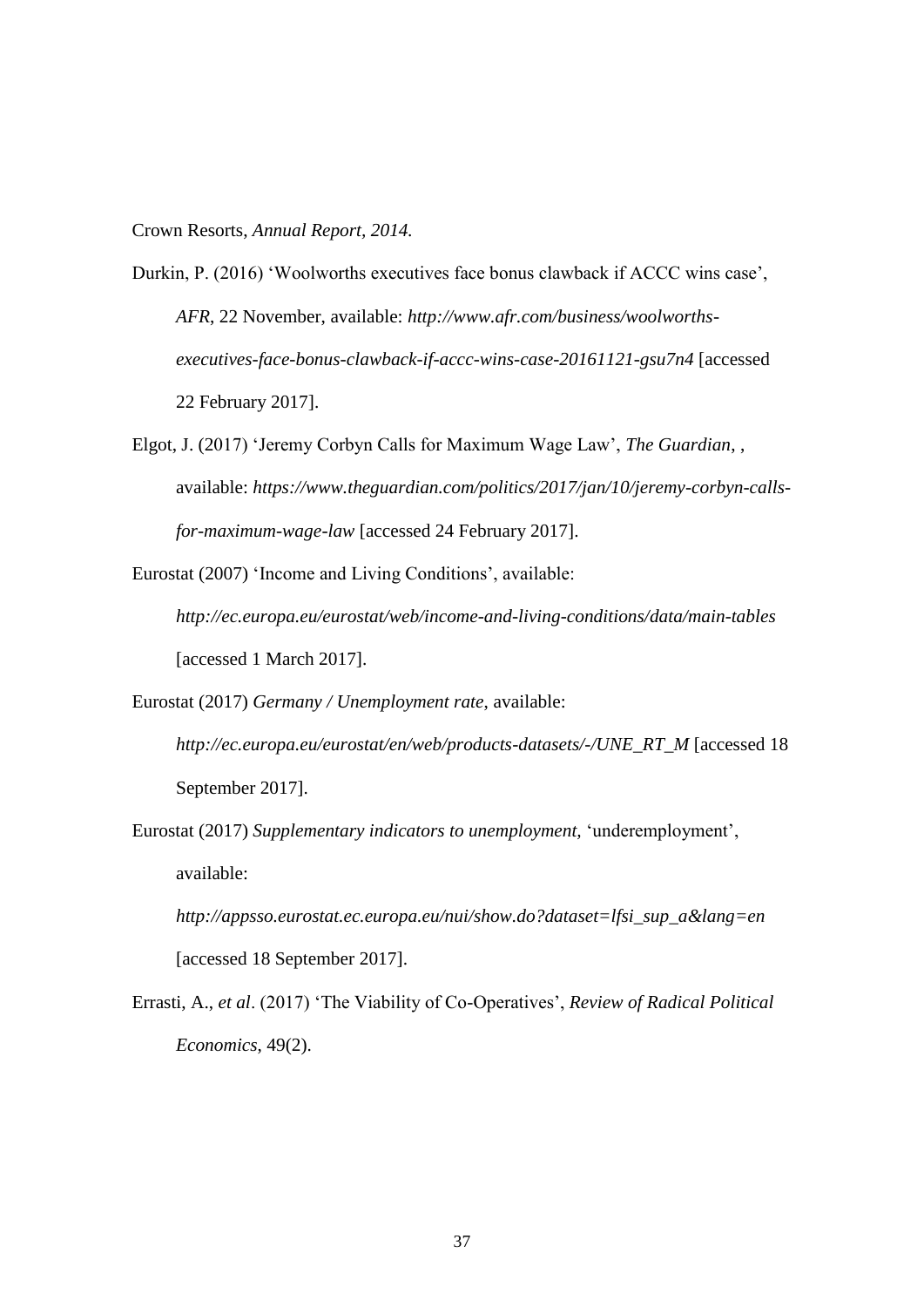Evershed, N. (2017) 'Posting a Profit', *The Guardian*, available:

*https://www.theguardian.com/australia-news/2017/feb/09/posting-a-profit-howdoes-the-australia-post-ceos-pay-compare-with-other-executives* [accessed 14 July 2017].

- Fama, E.J., and Jensen, M. (1983) 'Separation of Ownership and Control', *Journal of Law and Economics*, Vol. 26(2), 301-325.
- Featherstone, T. (2017) 'Two strikes round one', *Morningstar*, available: *http://www.morningstar.com.au/funds/paper/two-strikes/4311* [accessed 3 March 2017].
- Floum, J. (2016) 'Steve Novick's CEO tax wins close vote, putting Portland on world map', *The Oregonian*, available:

*http://www.oregonlive.com/politics/index.ssf/2016/12/steve\_novicks\_ceo\_tax\_win s\_clo.html* [accessed 13 February 2017].

- Friedman, M. (1970) The Social Responsibility of Business is to Increase its Profits, *The New York Times Magazine*, September 13, 3.
- FWO ('Fair Work Ombudsman') (2017) *Minimum Wages*, available: *http://www.fairwork.gov.au/how-we-will-help/templates-and-guides/factsheets/minimum-workplace-entitlements/minimum-wages* [accessed 16 March 2017].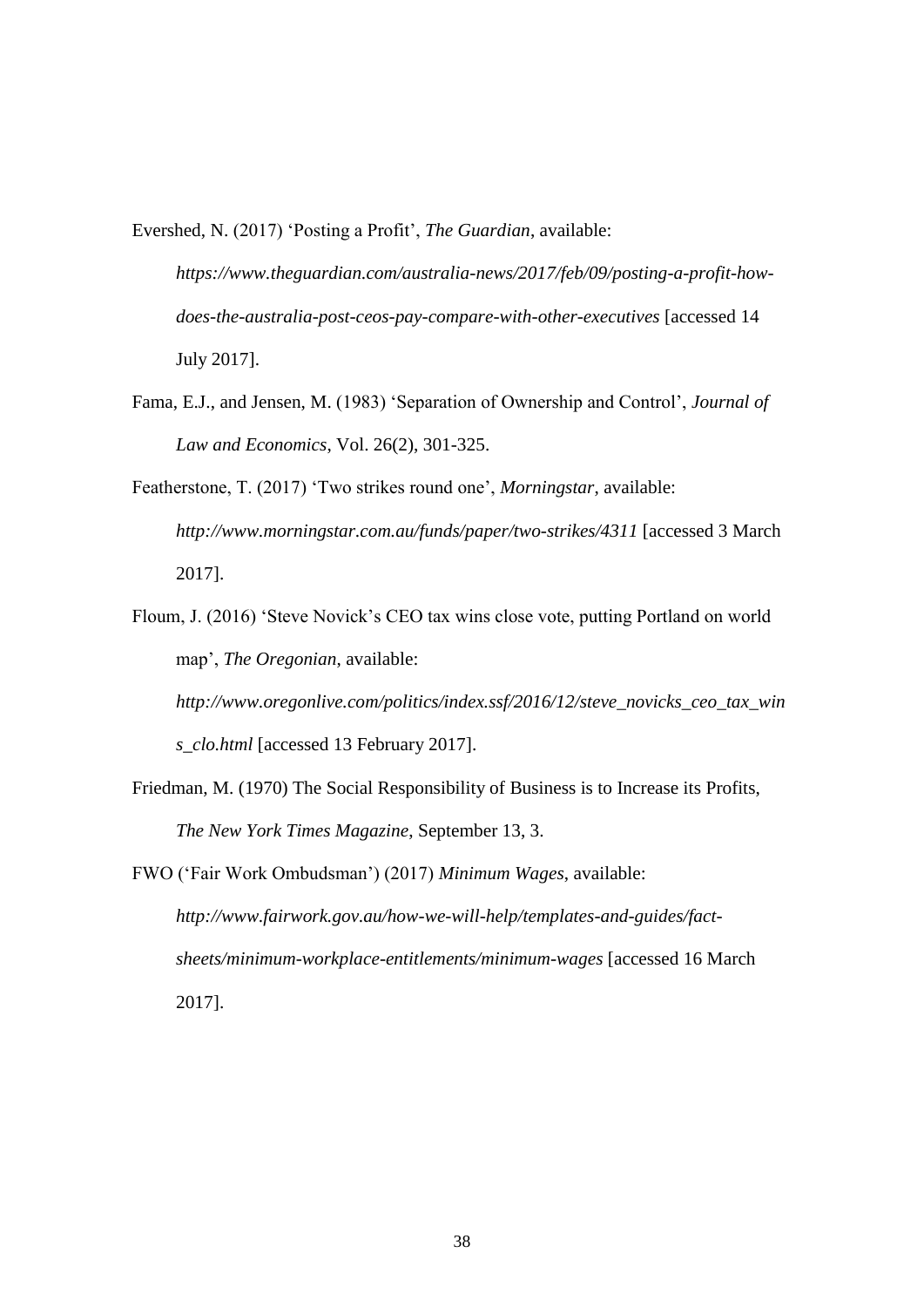- Garofalo, P. (2013) 'What We Can Learn From Switzerland's CEO Pay Cap Vote', *US News and World Report*, available: *https://www.usnews.com/opinion/blogs/patgarofalo/2013/11/25/the-importance-of-switzerlands-112-ceo-pay-cap-vote*  [accessed 8 March 2017].
- Gollan, J. *et al.* (2002) *Work Councils in Australia*, The Federation Press, Annandale.
- Goldin, C. and Katz, L. (2008) *The Race Between Education and Technology*, Harvard University Press.
- Grabke-Rundell, A. and Gomez-Mejia, A.R. (2002) 'Power as a determinant of executive compensation', *Human Resource Management Review*, Vol 12(1): 3-23.
- Grudnoff, M. (2015) *Closing the Tax Loopholes: A Buffett Rule for Australia*, The Australia Institute.
- Hannan, E. (2017) 'Union War Over Crown's Cut-Price Pokie Workers'*, The Australian*, 26 July.
- Hans Bockler Foundation (2017) *Why Co-Determination?,* available: a*https://www.boeckler.de/pdf/mbf\_praes\_arguments\_co\_determination.pdf*  [accessed, 20 October 2017].
- Hardoon, D. (2017) 'An Economy for the 99%', *Oxfam*, available: *https://www.oxfam.org/en/research/economy-99* [accessed 3 February 2017].
- Headey, B. *et al*. (2005) 'The Structure and Distribution of Household Wealth in Australia', *Australian Economic Review*, 38(2): 159-175.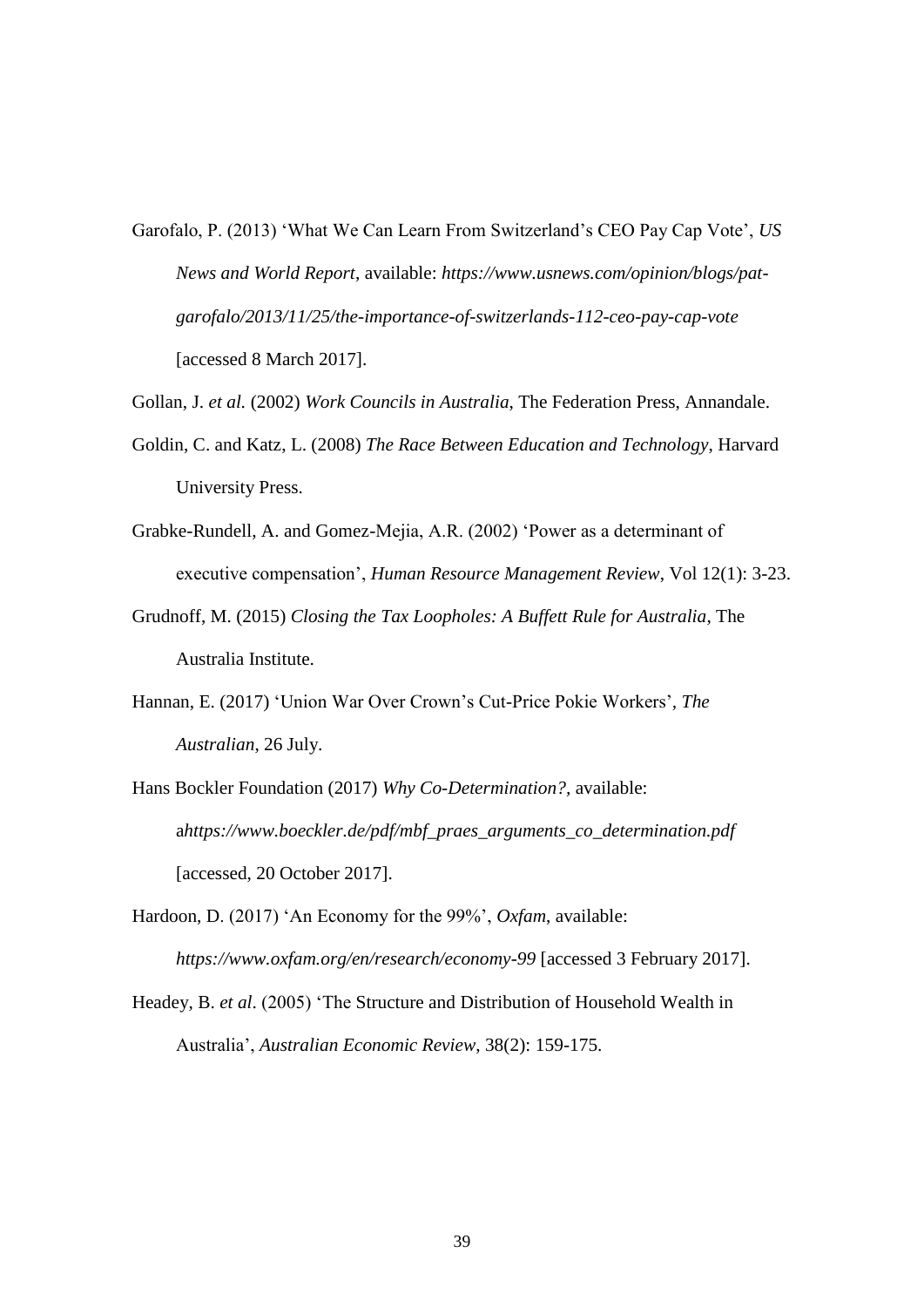- Herrera, D. (2004) 'Mondragon: a for-profit organization that embodies Catholic social thought', *Review of Business* 25(1): 56–68.
- Hill, J. (2015) 'Images of the Shareholder', in Hill, J. and Thomas, R.S., *Research Handbook on Shareholder Power*, Edward Elgar, 53-79.

Hiltzik, M. (2015) 'The right way to measure CEO pay has nothing to do with 'shareholder value', *Los Angeles Times* (online), available: *http://www.latimes.com/business/hiltzik/la-fi-mh-the-right-way-to-measure-ceopay-20150501-column.html* [accessed 8 March 2017]

- Janda, M. (2017) 'Company profits surge as wages fall', *ABC News*, available: *http://www.abc.net.au/news/2017-02-27/company-profits-surge-as-wagesfall/8307178* [accessed 14 September 2017].
- Jericho, G. (2017) *What's Better Than a Buffett Rule?,* available: *[https://www.theguardian.com/business/grogonomics/2017/may/25/buffett-rule](https://www.theguardian.com/business/grogonomics/2017/may/25/buffett-rule-labor-party-tax-debate-chris-bowen)[labor-party-tax-debate-chris-bowen](https://www.theguardian.com/business/grogonomics/2017/may/25/buffett-rule-labor-party-tax-debate-chris-bowen)* [accessed 14 December 2017].
- Kenny, G. (2017) 'Australia's Experiment in Restraining Executive Bonuses', *Harvard Business Review*, 24 July.
- Kitney, D. (2012) 'Crown moves over pay disclosure', *The Australian*, 27 September 2012.
- Lanning, T. and Lawton K. (2011) Getting What We Deserve? *IPPR Report* (UK), available: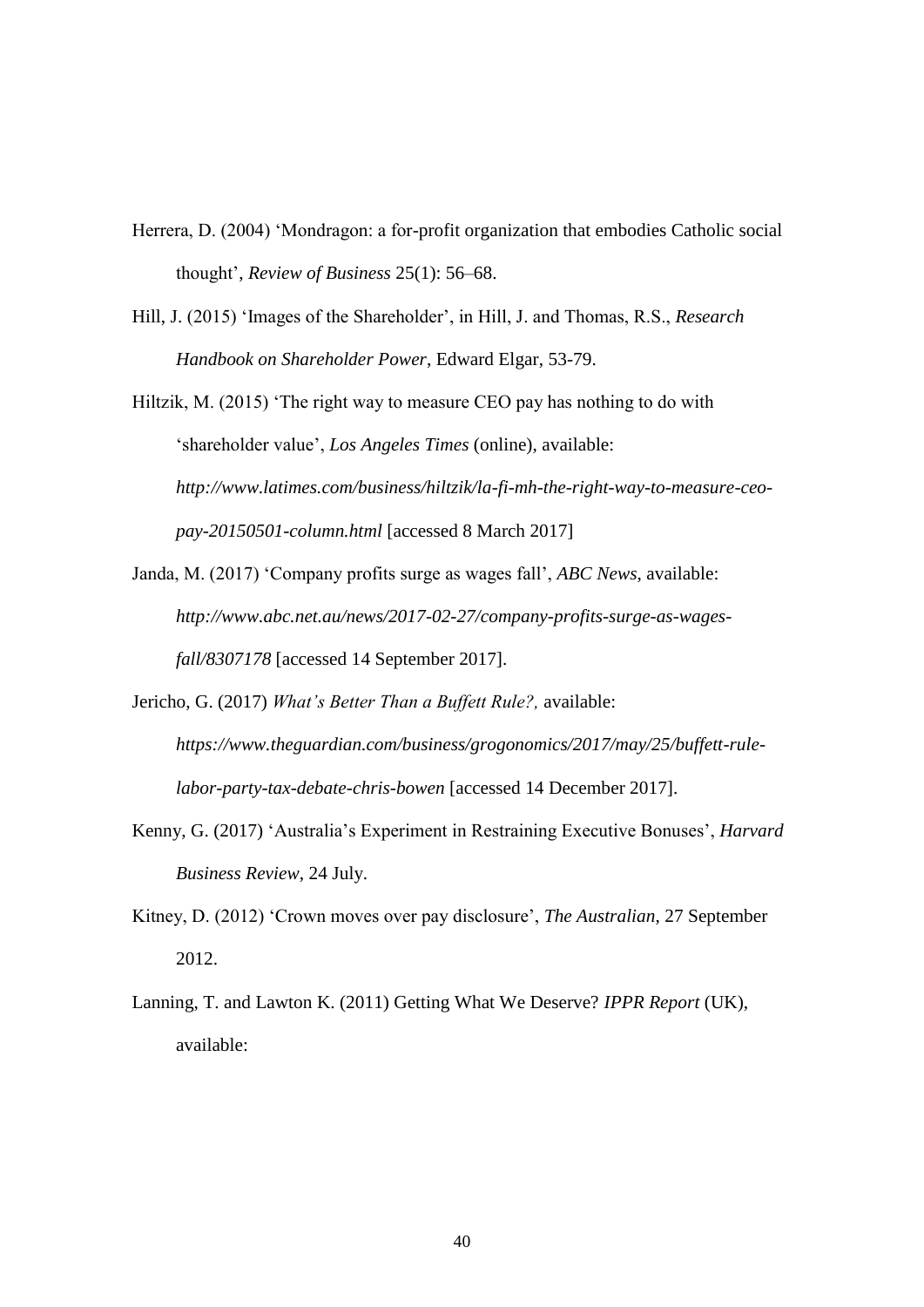*http://www.ippr.org/files/images/media/files/publication/2011/06/getting-whatwe-deserve\_June2011\_7617.pdf?noredirect=1* [accessed 2 March 2017]

- Levinthal, D. (1988) 'A Survey of Agency Models of Organisation', *Journal of Economic Behaviour and Organisation*, Vol 9: 153-174.
- Loussikian, K. (2015)'BlueScope workers back job cuts, pay freeze, to keep steelworks open, *The Australian*, 8 October.
- Martin, P. (2015) 'You need how much to be uber rich?', *The Sydney Morning Herald*, 12 May, p. 14.
- Mayne, S. (2011) 'Why Murdoch Prefers the American Way on Pay', *The Bendigo Advertiser*, 17 October.
- Melbourne Institute of Applied Economic and Social Research (2017) *Household, Income and Labour Dynamics in Australia Survey: 01-04/04* (1<sup>st</sup> Annual Survey).
- Milligan, S. (2015) 'Workers Can Handle the Truth', *US News and World Report*, available: *https://www.usnews.com/opinion/blogs/susan-milligan/2015/08/06/ceopay-ratio-rule-will-help-workers* [accessed 8 March 2017].
- Mishel, L., and Davis, A. (2015) *Top CEOs Make 300 Times More Than Typical Workers,* Economic Policy Institute, Issue Brief #339, 21 June 2015.
- Mitchell, R., O'Donnell, A., and Ramsay, I. (2005) 'Shareholder Value and Employee Interests: Intersections between corporate governance, corporate law and labour law', *Wisconsin International Law Journal*, 23(3): 417-476.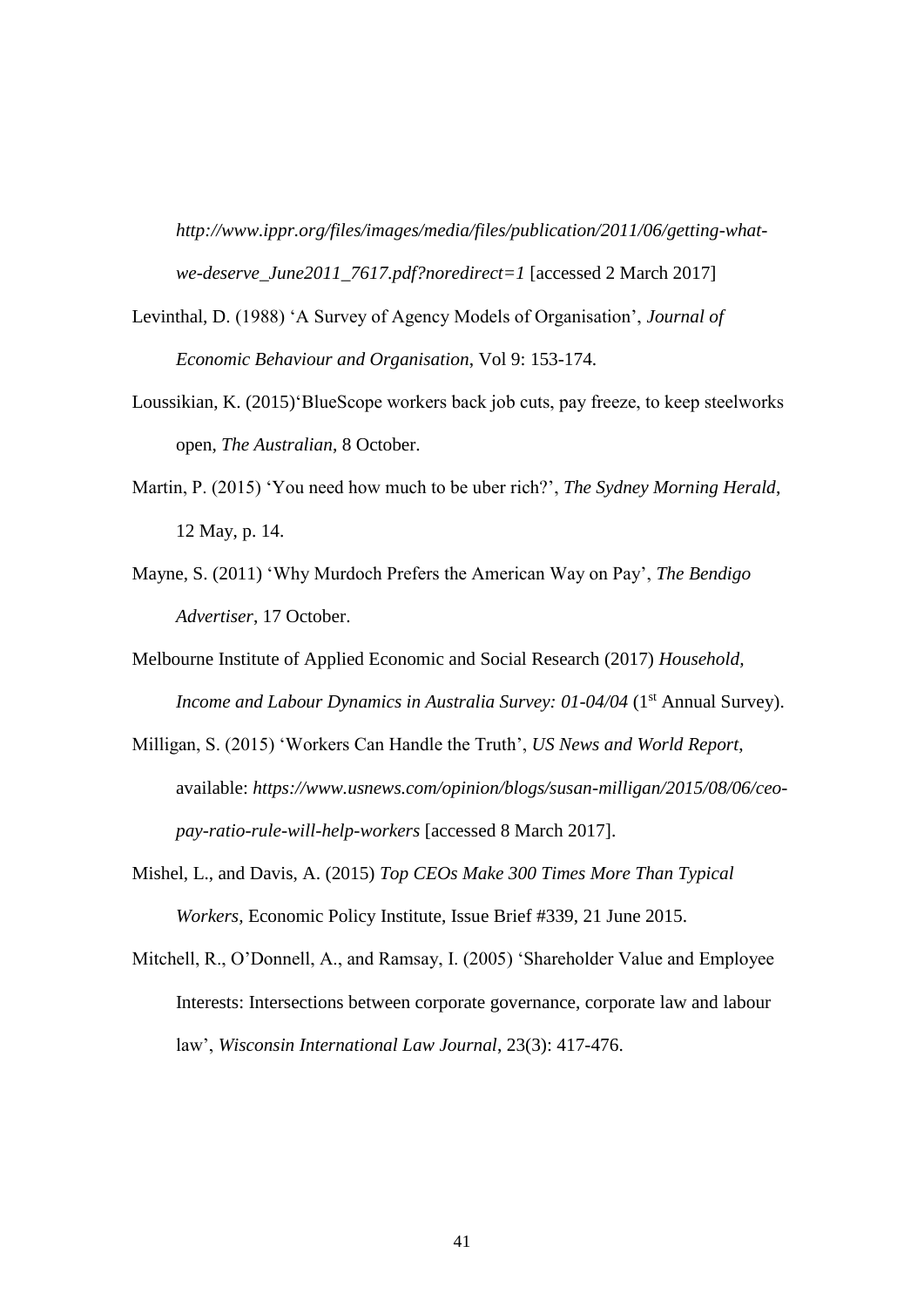- Mohan, B., Norton, M., Deshpandé, R. (2015) *Paying Up for Fair Pay, Working Paper*
- *15-091,* Harvard Business School.

Moore, J. (2017) 'Bosses Pay', *The Independent*, 25 August.

- OECD (2015) *In it Together: Why Less Inequality Benefits All*, OECD Publishing, Paris.
- OECD Data (2017) *Average Wages (indicator),* available: *<https://data.oecd.org/earnwage/average-wages.htm>* [accessed 18 September 2017].
- OECD (2017) Level of GDP per capita and productivity,
	- *[http://stats.oecd.org/Index.aspx?DataSetCode=PDB\\_LV](http://stats.oecd.org/Index.aspx?DataSetCode=PDB_LV)* [accessed 18 September 2017].
- Patty, A., 'CEO pay rebounds to level before the GFC', *Sydney Morning Herald*, 15 March 2018.
- Piketty, T. (2014) *Capital in the Twenty-First Century*, Harvard University Press.
- Quigg, B. (2011) 'Obama Speaks Up on CEO-to-Worker Pay Ratios', *Payscale*, available: *http://www.payscale.com/career-news/2011/12/ceo-to-worker-payratios* [accessed 8/3/17].

Richardson, D. (2018) *GFC + 10: Executive Pay in Australia*, The Australia Institute.

Rogers, J. and Streeck, W. (2009) *Work Councils: Consultation, Representation and Cooperation in Industrial Relations*, National Bureau of Economic Research.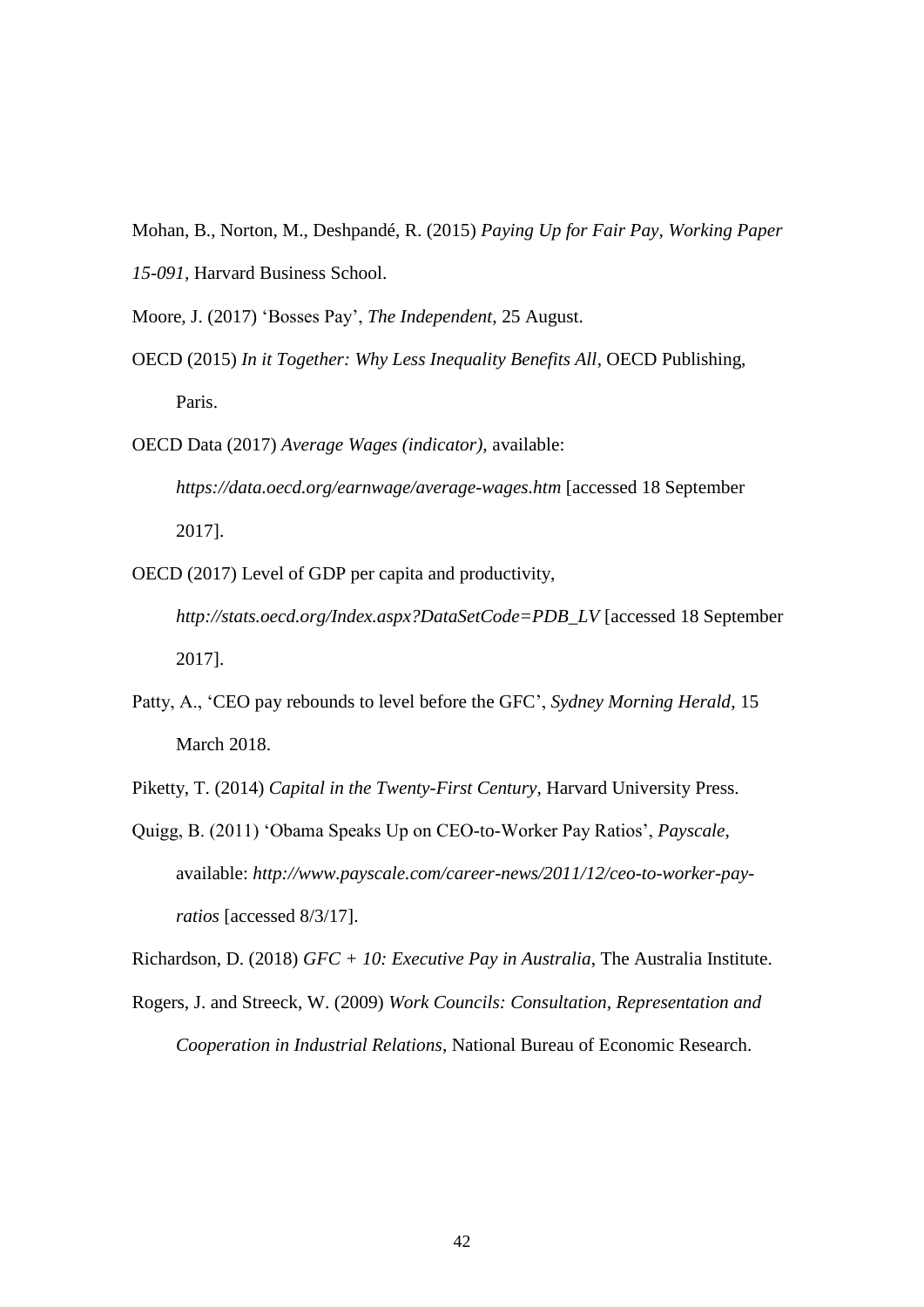Ross, I., Markey, R. and Gollan, P. (2002) *Work Councils in Australia: Future Prospects and Possibilities*, The Federation Press, Annandale.

Schneiders, B., *et al*. (2016) 'Coles underpaid workers and cut penalty rates', *Sydney Morning Herald*, 31 May.

Sheil, C., and Stilwell, F. (2016) *The Wealth of the Nation: Current Data on the Distribution of Wealth in Australia*, Evatt Foundation, Sydney.

- Shields, J. (2005) 'Setting the Double Standard: Chief Executive Pay the BCA Way', *Journal of Australian Political Economy*, Vol 56: 299-324.
- Sheehan, K. (2009) 'The Regulatory Framework for Executive Remuneration in Australia", *Sydney Law Review*, Vol 31: 273-308.
- Shotter, J. and Chazan, G. (2017) 'Focus on executive pay expected to sharpen as German poll looms', *Financial Times*, available: *https://www.ft.com/content/f1733428-157c-11e7-b0c1-37e417ee6c76* [accessed, 8 September 2017].
- Stilwell, F., and Jordan, K. (2007) *Who Gets What? Analysing Economic Inequality in Australia*, Cambridge University Press.

Stilwell, F. (2002) 'Globalization, Employment and Economic Strategies', in Lamberton, D, *Managing the Global* I.B. Taurus Publishers, New York, 33-51.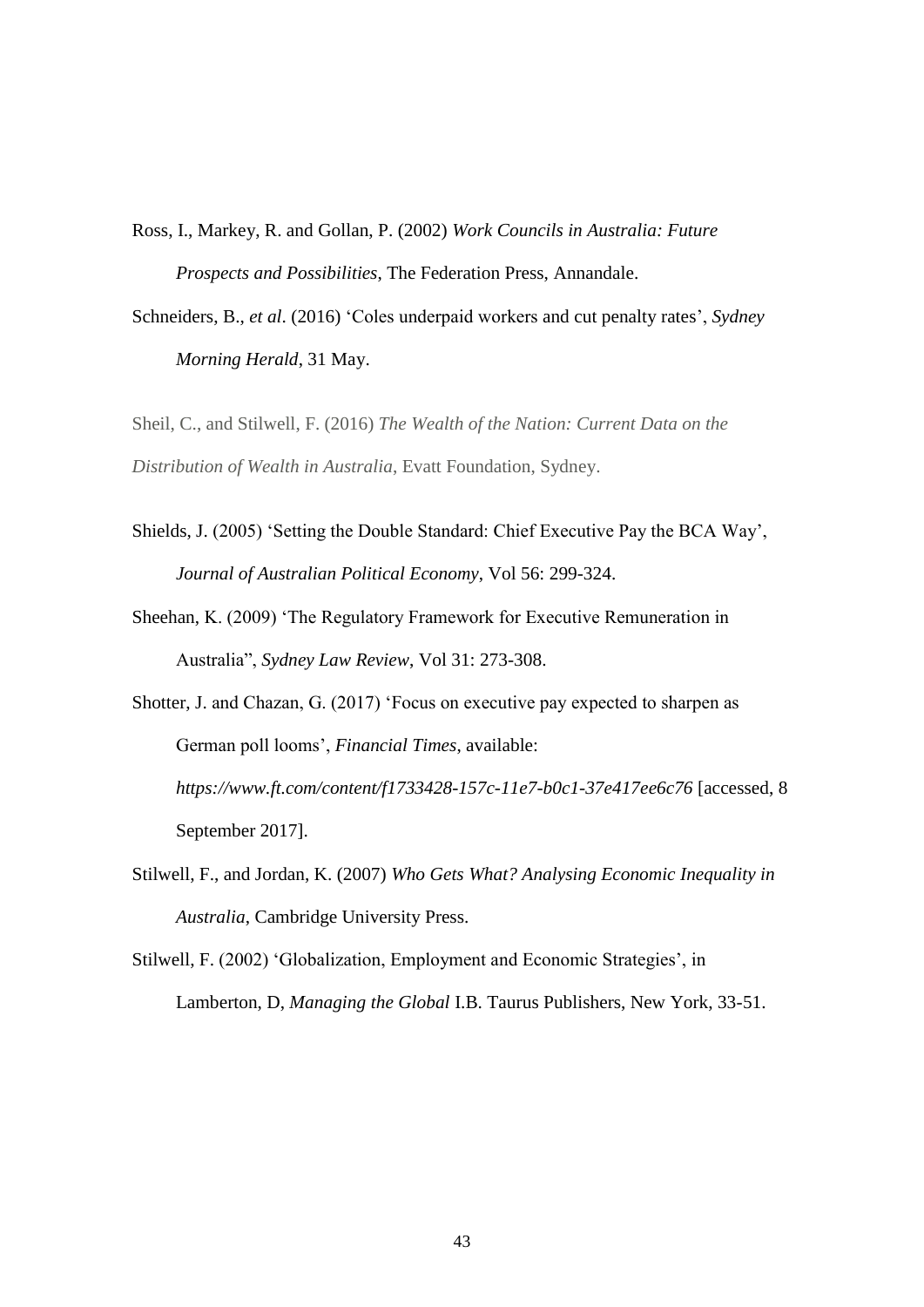- Tan, S. (2012) 'Companies tempt second strike with pay', *Sydney Morning Herald*, 1 November.
- The High Pay Centre (2014) *The State of Pay*, available:

*http://highpaycentre.org/files/The\_Pay\_Today\_draft.pdf* [accessed 26 February 2017].

- The High Pay Centre (2015) *Pay Ratios: Just Do It*, available: *http://highpaycentre.org/pubs/pay-ratios-just-do-it* [accessed 20 February 2017].
- Toscano, N. and Schneiders, B. (2016) 'First big pay boost for underpaid Coles workers', *Sydney Morning Herald*, 13 August.
- Tremlett, G. (2013) 'Mondragon: Spain's giant co-operative where times are hard but few go bust', *The Guardian*,

*https://www.theguardian.com/world/2013/mar/07/mondragon-spains-giantcooperative* [accessed 18 September 2017].

- TUC (2012) *Worker Representation on Remuneration Committees*, available: *[https://www.tuc.org.uk/sites/default/files/tucfiles/workerrepsonremunerationcomm](https://www.tuc.org.uk/sites/default/files/tucfiles/workerrepsonremunerationcommittees.pdf) [ittees.pdf](https://www.tuc.org.uk/sites/default/files/tucfiles/workerrepsonremunerationcommittees.pdf)* [accessed, 20 October 2017].
- United Voice (2017) 'Backpay', available: *<http://www.casinounion.org.au/backpay>* [accessed 24 October].
- Walker, J. (2016) 'Australia should compare CEO and average worker pay like the US and UK', *The Conversation*, available: *https://theconversation.com/australia-*